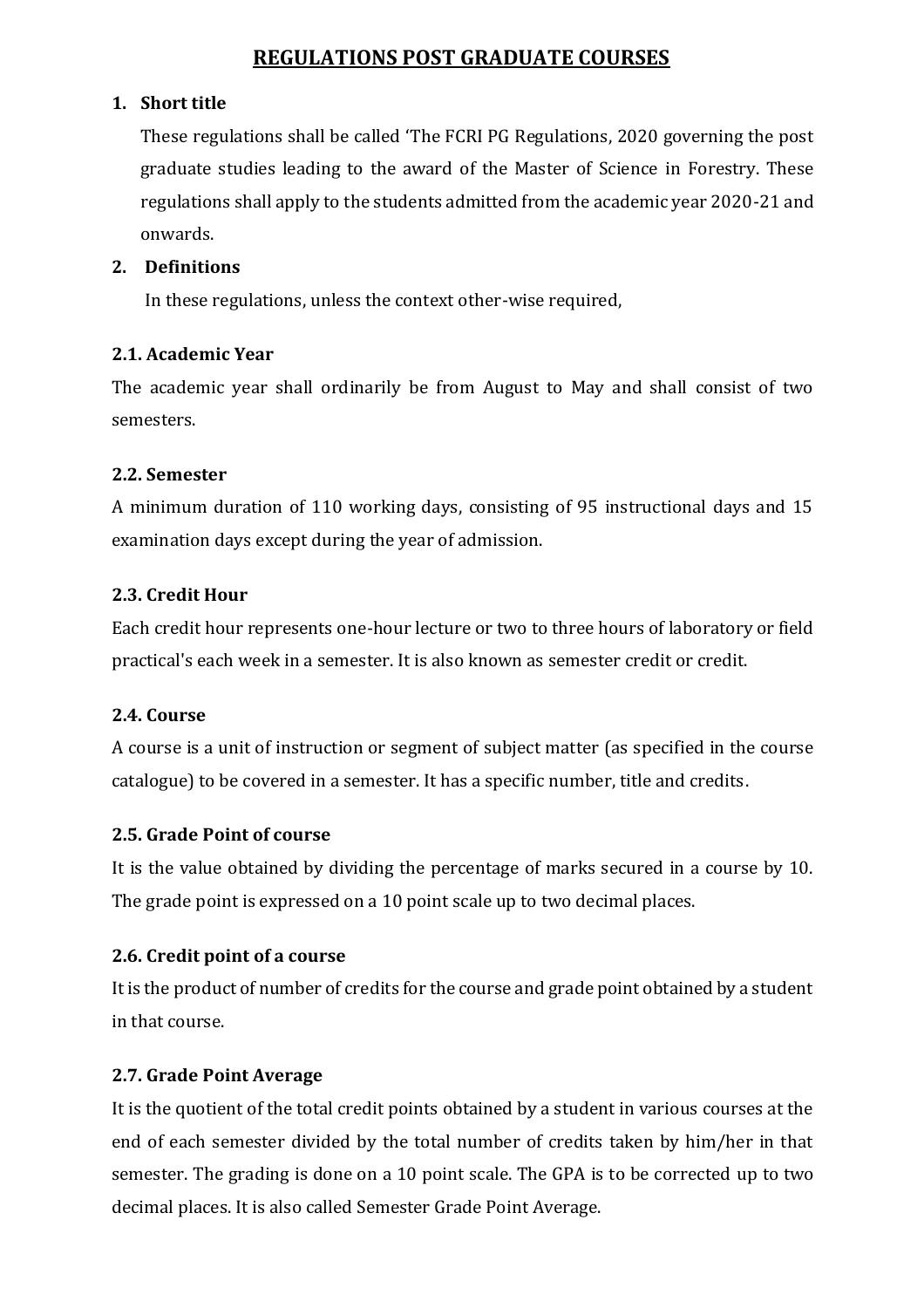# **2.8. Overall Grade Point Average (OGPA):**

It is the quotient of cumulative credit points obtained by a student in all the courses taken by him/her from the beginning of the first semester of the degree course divided by the total number of credits of all the courses which he/she had completed up to the end of a specified semester from the first semester. It determines overall performance of a student in all the courses taken during a period covering more than a semester. The OGPA is to be corrected up to second decimal place. The same shall be referred as Cumulative Grade Point Average (CGPA).

# **2.9. Semester final examinations**

Semester final examinations for each course are conducted at the end of each semester in the theory portion of the course.

# **2.10. FCRI**

Forest College and Research Institute, Hyderabad at Mulugu, Siddipet District, Telangana State, India. Currently Affiliated to Osmania University, Hyderabad.

# **2.11. Dean, FCRI**

Dean, FCRI means Dean /Person In charge/ Director of FCRI.

**2.11 A: Research Coordinator FCRI.** Means the faculty designated by the Dean to coordinate all research activities of Institute including PG research.

# **2.12. Fee**

The fee for application, semester fee, special fee, examination fee and other fee shall be as prescribed by the FCRI from time to time.

# **2.13. Courses, credits and Syllabi**

The details of the courses, credits and syllabi of the post graduate courses shall be as prescribed from time to time.

# **3. Qualifications for admission**

The qualifications which shall be possessed by the candidate seeking admission to the Post-graduate degree courses shall be such as may be prescribed from time to time.

# **4. Procedure for admission**

- Application for admission shall be made in the prescribed form obtainable online after the notification is issued to this effect. The admissions shall be regulated and made in accordance with the rules and regulations in force.
- The fee for applications, semester fee, special fee, examination fee and other fee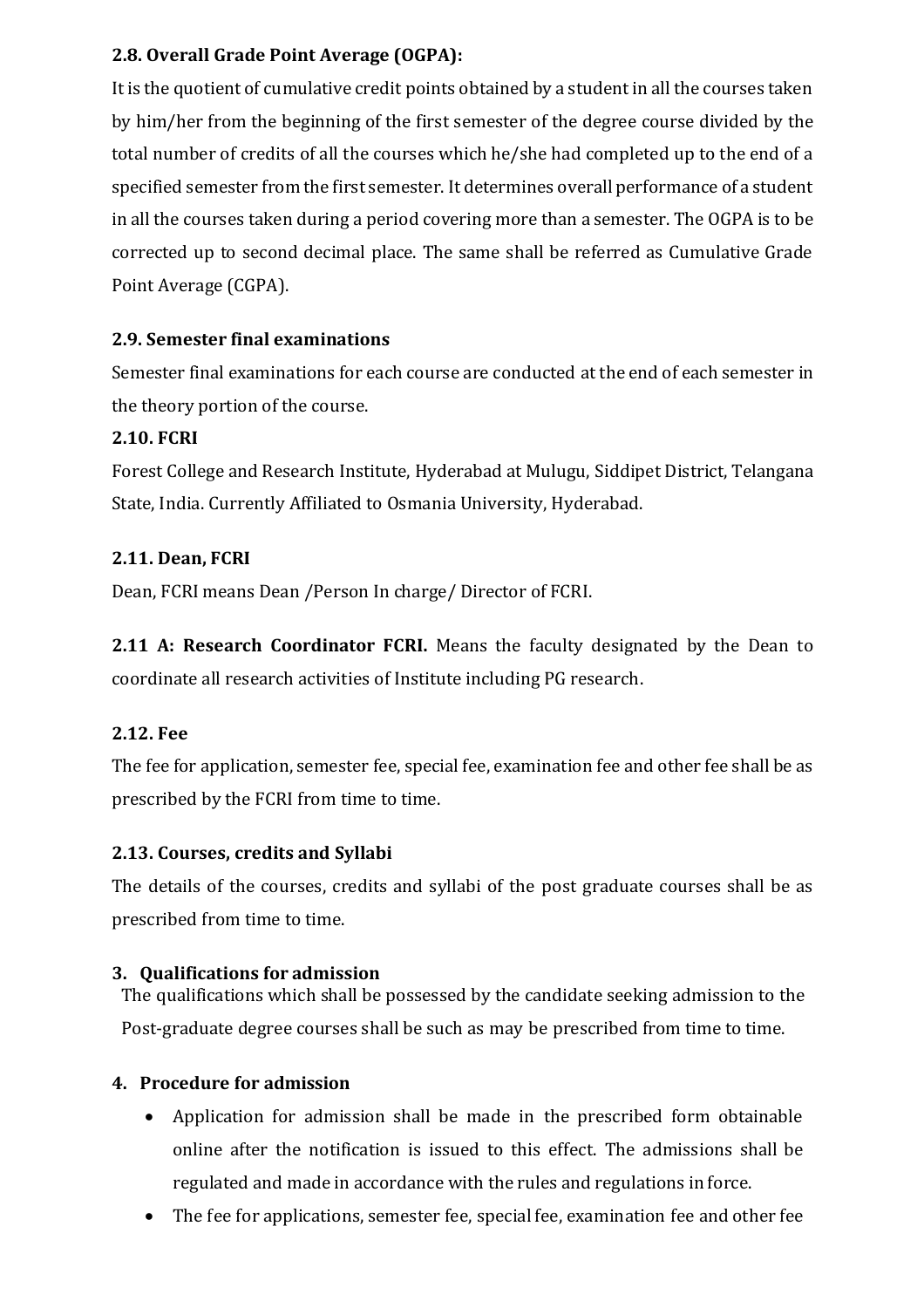shall be such as may be prescribed by the Institute. The payment of semester fee as well as all other arrears due to the Department and the hostel shall precede registration of courses at the beginning of every semester. The registration of courses shall be allowed on the production of a "No Dues Certificate" by the student to the Student's Advisor.

• Post-graduate students should necessarily complete the post-graduate programme in the College where they joined. However, they can conduct the research work elsewhere (other locations recognized by the Institute for this purpose) with the prior permission of the Institute.

**5.** The semester shall commence from the next day of registration. If the registration date is extended by more than two days, then the semester shall commence from the next working day after the last date of registration. The student shall fill in the registration cards with details like course no. title, credits, obtain the signature of chairperson of advisory committee, signature of the course teacher and submit to the Head of the Institution on the same day of registration.

#### **6. Advisory system**

- 6.1 **Advisory Committee**: An advisor from the major field (**Major Advisor**) shall be assigned to each PG student by the concerned Head of the Department in consultation with the Research Coordinator, FCRI. In addition, there shall also be an Advisory Committee for each student which shall be approved by the Dean of FCRI on the recommendation of the advisor through the Head of the Department. The Advisory Committee shall consist of **two members** of the Faculty or accredited teachers or research **guides representing the major field and one representing theminor field for Master's Degree. The Dean, FCRI may, however consider the request of major advisor for adding one or two members in addition to the existing advisory committee based on the remarks of Head of the Department and the major advisor, with** proper justification. The Student's Advisory Committee shall guide the student in the choice of courses in the major and minor field, in the selection of research problem for thesis and in all other matters relating to student's academic activities. Proposals for the formation of the Student's Advisory Committees (in accordance with the proforma prescribed (PG-1) shall be submitted to the Dean FCRI within six weeks from the commencement of the first semester. After the approval of the Advisory Committee is intimated, the programme of studies (in accordance with the proforma prescribed (PG-2) shall be submitted by the end of the first semester.
	- In case of research work, the Advisory Committee shall include two internal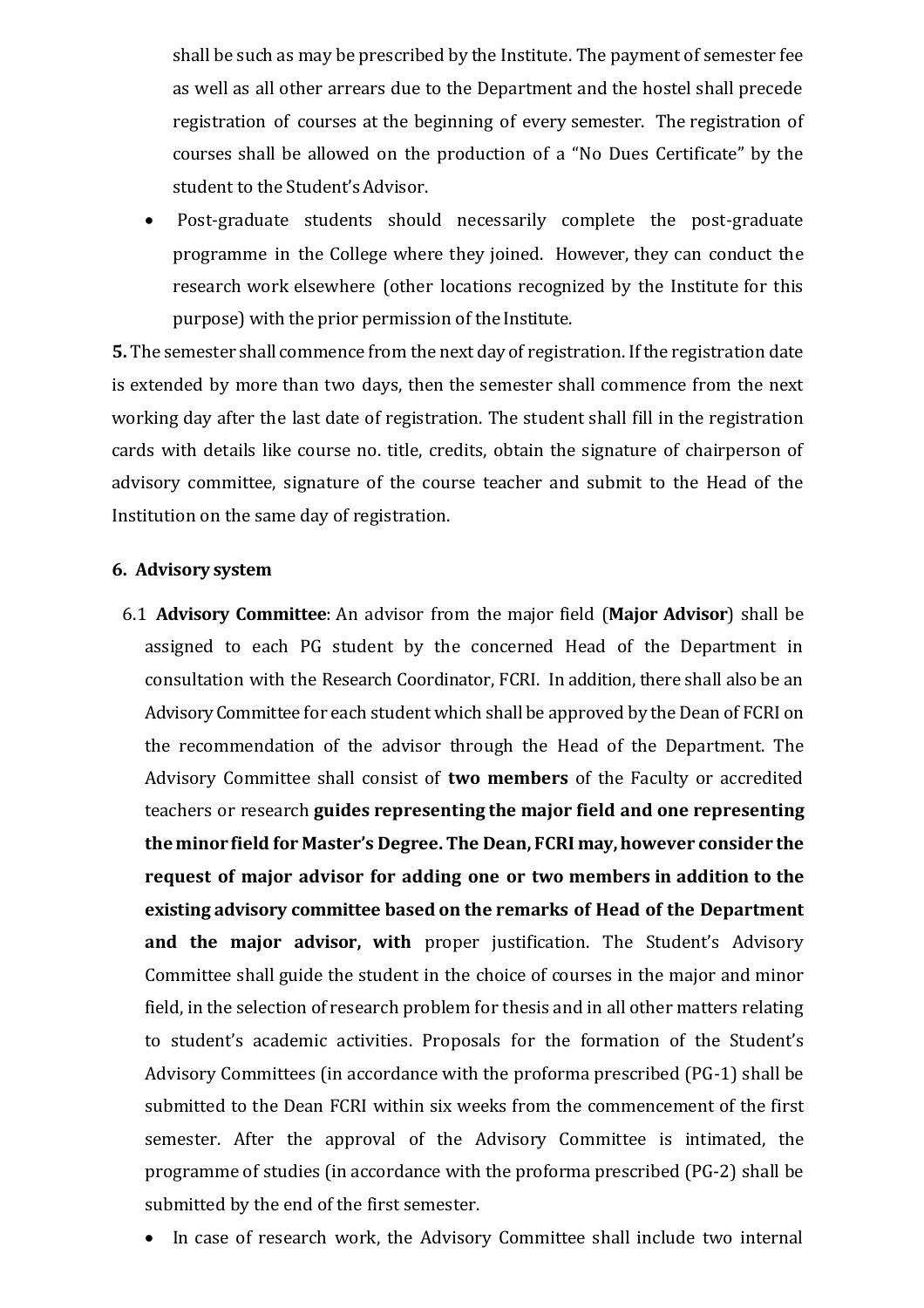members and one external member from the industry where the student takes up project work. Thenameof externalmember (representativeof industrialunit) shall be submitted along with the synopsis/ research proposal at the end of  $1<sup>st</sup>$ semester /beginning of 2nd semester**).** If the research work is to be conducted at other research institutes, the Chairperson from that institute shall be nominated by the Head of the Department. The advisory committee shall be constituted with one of the faculty representing the department as one of the members of the advisory committee. The duties and responsibilities of advisory committee shall be communicated by the Head of the Department.

- Chairperson guides the student in the formulation of academic programme, identification of research topic, preparation of synopsis, approval of synopsis, prepare scheduling of work to complete the objectives, presentation in seminars / conferencesetc.
- The chairperson / major along with the HOD reviews the progress of research made by the student every month and the monthly evaluation sheets has to be duly signed as per approval format. The monthly evaluation sheets shall be maintained by chairperson and has to be enclosed to PG-2 form for its submission before last working day of the semester.
- When the PG student has completed his / her research programme should arrange a colloquium in the respective department. In case a student successfully completes colloquium, the chairperson should communicate documents to Research coordinator.

#### **6.2 Change in Advisory Committee:**

 **6.2.1. If** the Chairman of the Advisory Committee of the student has got the plan of research work on PG 3 form approved, he/she may be allowed to guide the student irrespective of where he is located, provided he continues in FCRI, Mulugu, service.

If the chairman of the Advisory Committee proceeds on deputation to another organization, he/she may be permitted to guide the students provided he/she is located at the same place of work.

 **6.2.2.** In case the Chairman of Advisory Committee of a student gives up his/her assignment by resignation or retirement, he/she may continue to guide the student provided thesis is completed and submitted within a period of 6 months and no extension of time shall be given beyond six months for the Chairperson after resignation or retirement. Otherwise or in the event of death, the concerned Head of the Department shall recommend to the Dean,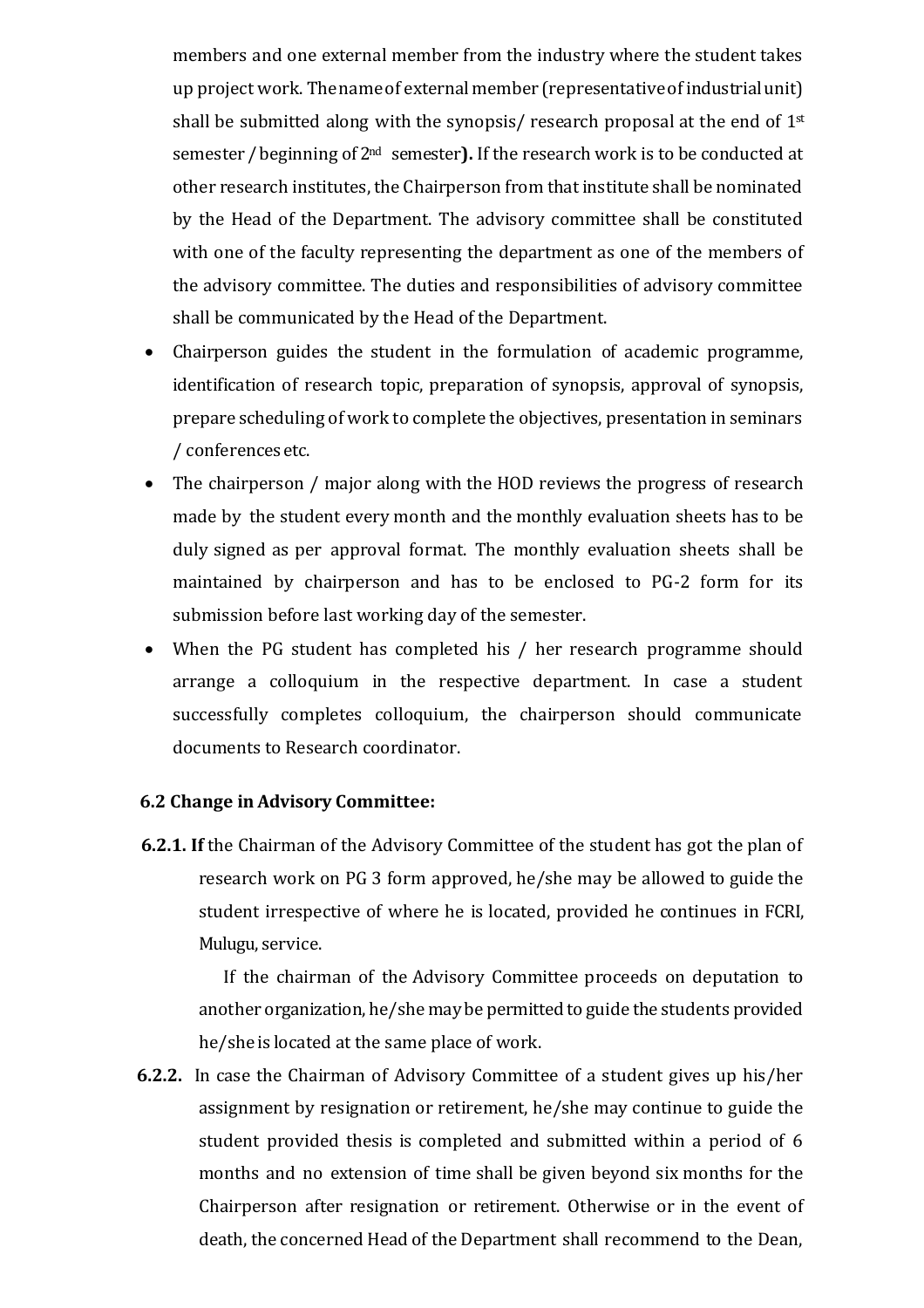FCRI for suitably reconstituting the Advisory Committee of the candidate. Whenever, the chairman of the Advisory Committee is transferred or is away from the student for longer period, he/she should inform the concerned Head of the Department (before leaving the Head quarters) about the feasibility and willingness to guide the student effectively from the new location, so that Head of the Department could recommend changes in the AdvisoryCommittee, if needed.

 **6.2.3.** If the Chairman is transferred or unable to guide because of any above said reasons the next members of the Advisory Committee of major department shall be maintained as Chairman. PG 1A form has to be submitted with changes in Advisory Committee members through HoD and the Dean, FCRI for approval.

**6.2.4. Co-chairman**: If the Chairman is located at far off places, a Co-chairman may be nominated by the Research coordinator and Head of the Department in consultation with the Chairman to monitor the progress of research of PG Student at the actual place of work.

Whenever the member of the student's Advisory Committee is away from duty for more than three months, or leaves the Institute, the Head of the Department shall recommend to the Dean FCRI, to substitute the members of the Student's Advisory Committee. Such substitute arrangement shall be made immediately and the new member shall continue even after the return of the original member.

No last minute substitution in the Advisory committee of a student shall be made for conducting examination, except in special cases and with the prior approval ofthe Dean FCRI.

#### **6.3 Accreditation of Teachers**:

**6.3.1.** The eligibility criteria for accreditation of teachers to guide & teach PG students shall be as follows:

All Professors, Deans, Directors, Associate Directors of Research, Senior Scientists and persons in Assoc. Professor cadre are eligible to teach and guide M.Sc. students.

Teachers in Asst. Professor cadre with Ph.D./Asst. Professors without Ph.D degree but with 5 years of experience in teaching / research / extension after obtaining M.Sc. level degree are eligibleto teach&guideMasterDegree Students.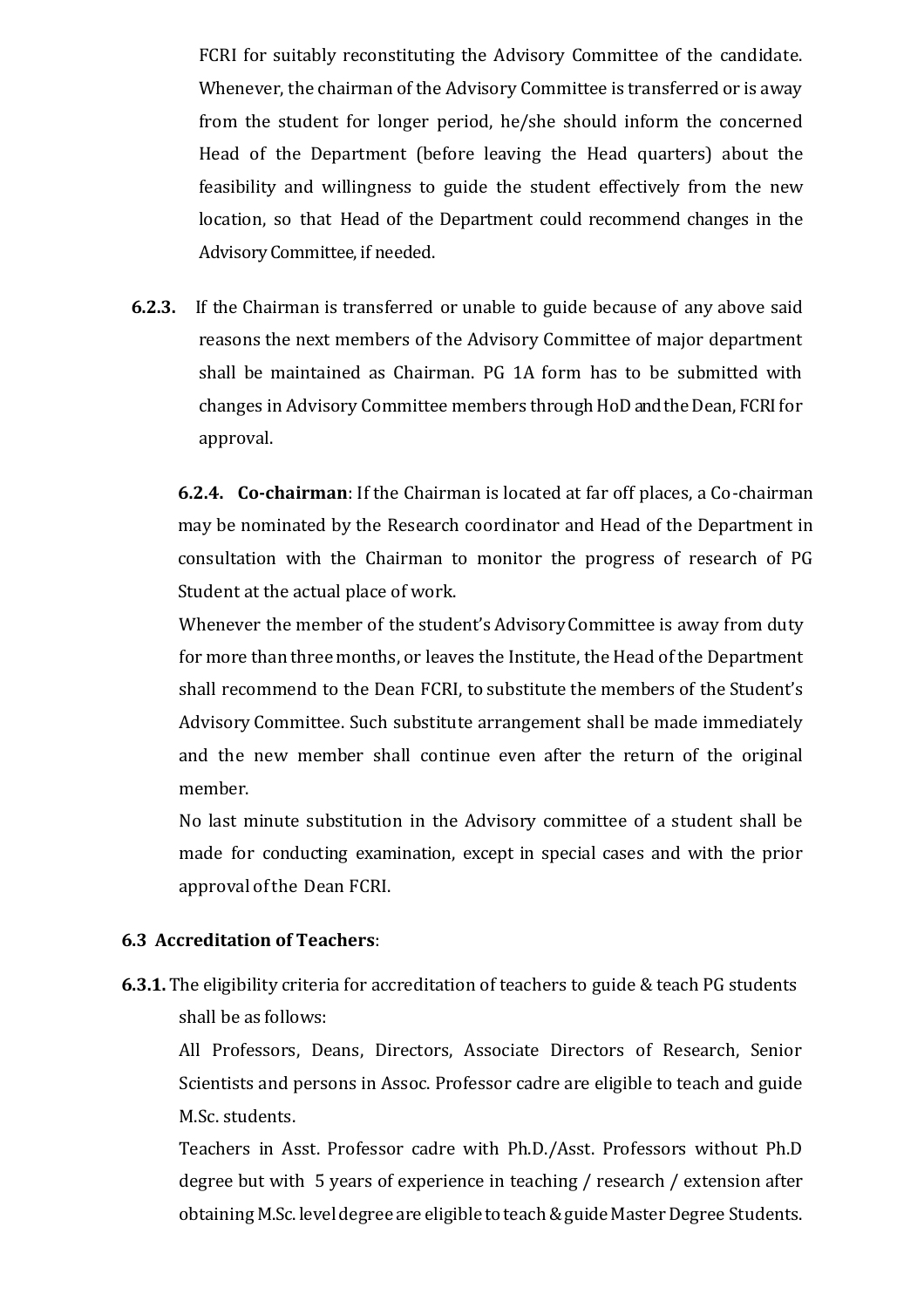**6.3.2. Number of Students:** Normally, not more than 4 students shall be guided by any teacher at any one time.

**Note:** Students who have completed all the course and research credits and thesis submission is pending, need not be counted for the number of students being guided.

### **6.3.3. Authority for Accreditation:**

The teachers / scientists of FCRI who fulfill the eligibility criteria are eligible to teach and guide PG students (as Chairperson of the advisory committee). If relaxation in criteria is required due to shortage of qualified teachers etc. or for *accreditation of scientists / teachers of other organizations*, then the proposal for accreditation may be sent to the Institute. The Dean, FCRI will accredit the teacher / scientist and one or two teachers / experts from the same department or related department (if there is shortage of qualified teachers in the same department).

**6.3.4.** The synopsis of research work in PG-3 form shall be submitted to the Research Coordinator for approval by the end of  $2<sup>nd</sup>$  semester. Students who have registered research credits should submit a report on the progress of research in PG form 9which will be evaluated by the Advisory Committee and submitted to the Research Coordinator through the Head of the Department at the end of the concerned semester. Only the research credits which were satisfactorily completed shall be incorporated in GPAreport. If progress is not satisfactory, research credits should be re-registered proportionately. If all the research credits are completed, it is deemed that the entire thesis work is completed. For any change in approved synopsis / title, proposal should be submitted to the Dean FCRI for approval (PG form 3A). The maximum time limit prescribed under

P.G Regulation 7.3 remains unchanged.

| <b>Subject</b>                       | <b>Master's programme</b> |
|--------------------------------------|---------------------------|
| Major (Core)                         | 22                        |
| Minor (Specialization)               | 12                        |
| Supporting                           | 05                        |
| Seminar                              | 01                        |
| Research                             | 20                        |
| <b>Total Credits</b>                 | 60                        |
| <b>Compulsory Non Credit Courses</b> |                           |

#### **7. Minimum CreditRequirements**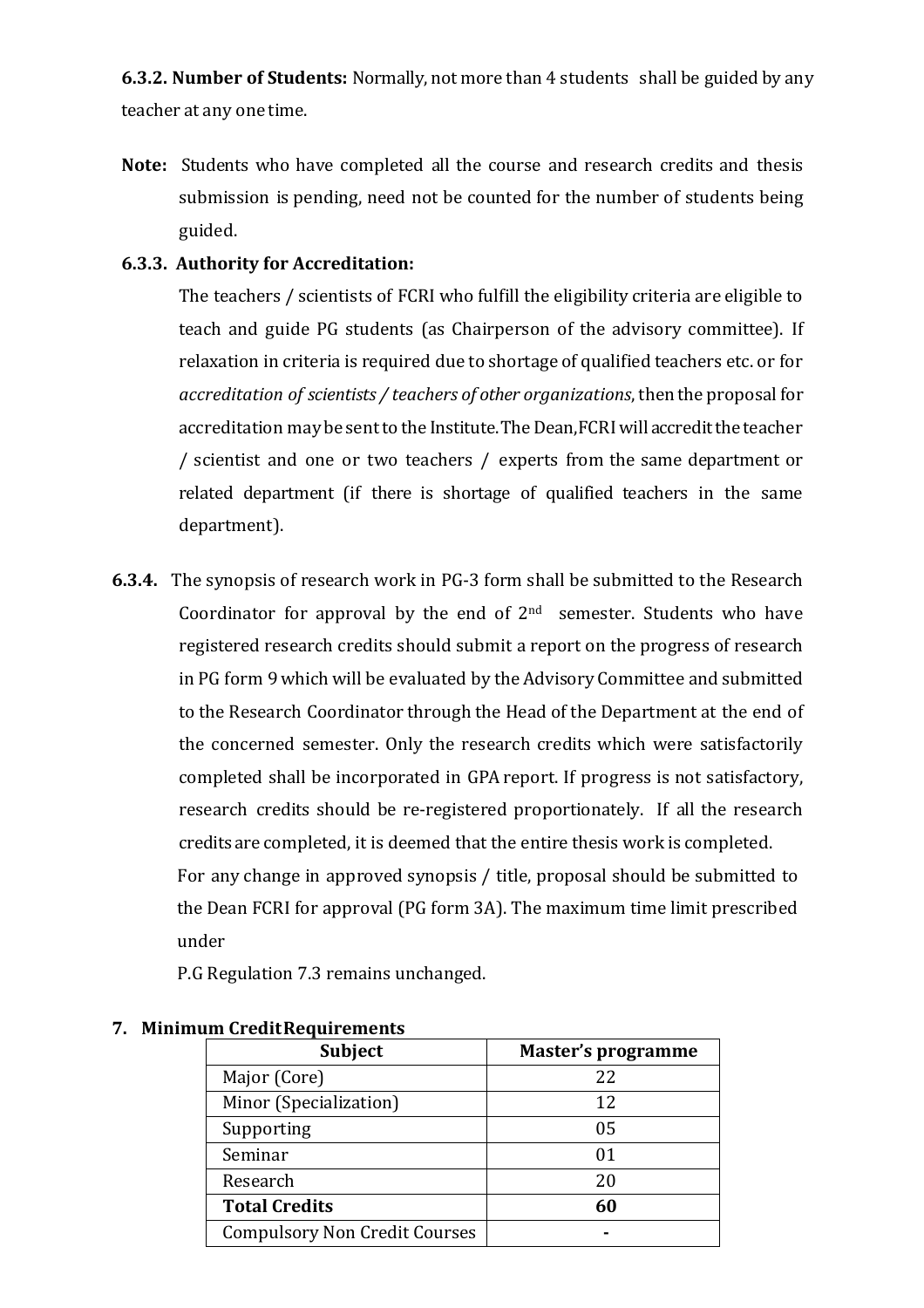**Major subject:** The subject in which the student takes admission **Minor subject:** In Forestry, the specialization within a major subject is taken as minor. **Supporting subject:** The subject not related to the major subject. It could be any subject considered relevant for student's research work.

**Non -Credit compulsory-** Six courses (PGS 501 – PGS 506) are of general **Courses**  nature and are compulsory for Master's Programme.

#### **Credit seminars - 1 (Major Subject)**

**7.1. CreditLoad per semester:**AfulltimePG student shall not register for morethan **22** credit hours per semester.

A minimum of one course in **Statistics should be compulsorily registered by the PG students of all disciplines across the faculties.**

- **7.2 Seminar**:The M.Sc student shall give at least one seminar ofonecredit hour in the major field. If a student registers for seminar during a particular semester but abstains, it shall be treated as shortage of attendance (such credit should be reregistered).
- **7.3 Minimum & Maximum time limit to complete the course/thesis:** The maximum residential limit and the maximum time limit for completing the PG programme (from the date of admission) shall be as follows :

| Course      | <b>Maximum residential limit</b> | <b>Maximum time limit</b> |
|-------------|----------------------------------|---------------------------|
| M.Sc. Level | 4 semesters                      | 4 years                   |

If a PG student fails to complete the graduation requirements within the maximum time limit prescribed (\*4 years for M.Sc. level course) his / her admission shall stand cancelled. A PG student may submit thesis after securing 75% attendance in the final semesterof studyprovided that research credits only are registered during that semester and that all the courses prescribed for the award of degree are successfully completed by previous semester.

PG students who fail to submit thesis after completing the residential requirement and research work, shall pay the **'Registration Fee'** and **'Late Fee for Thesis'** and register for *'thesis writing'* without any credits during subsequent semester. The student may submit thesis as soon as it is ready without waiting for completion of 75% attendance.

*Requestsfor extension oftime limit for thesissubmission by M.Sc.level students beyond the maximumtime limit prescribedin the regulations,shall not be entertained.*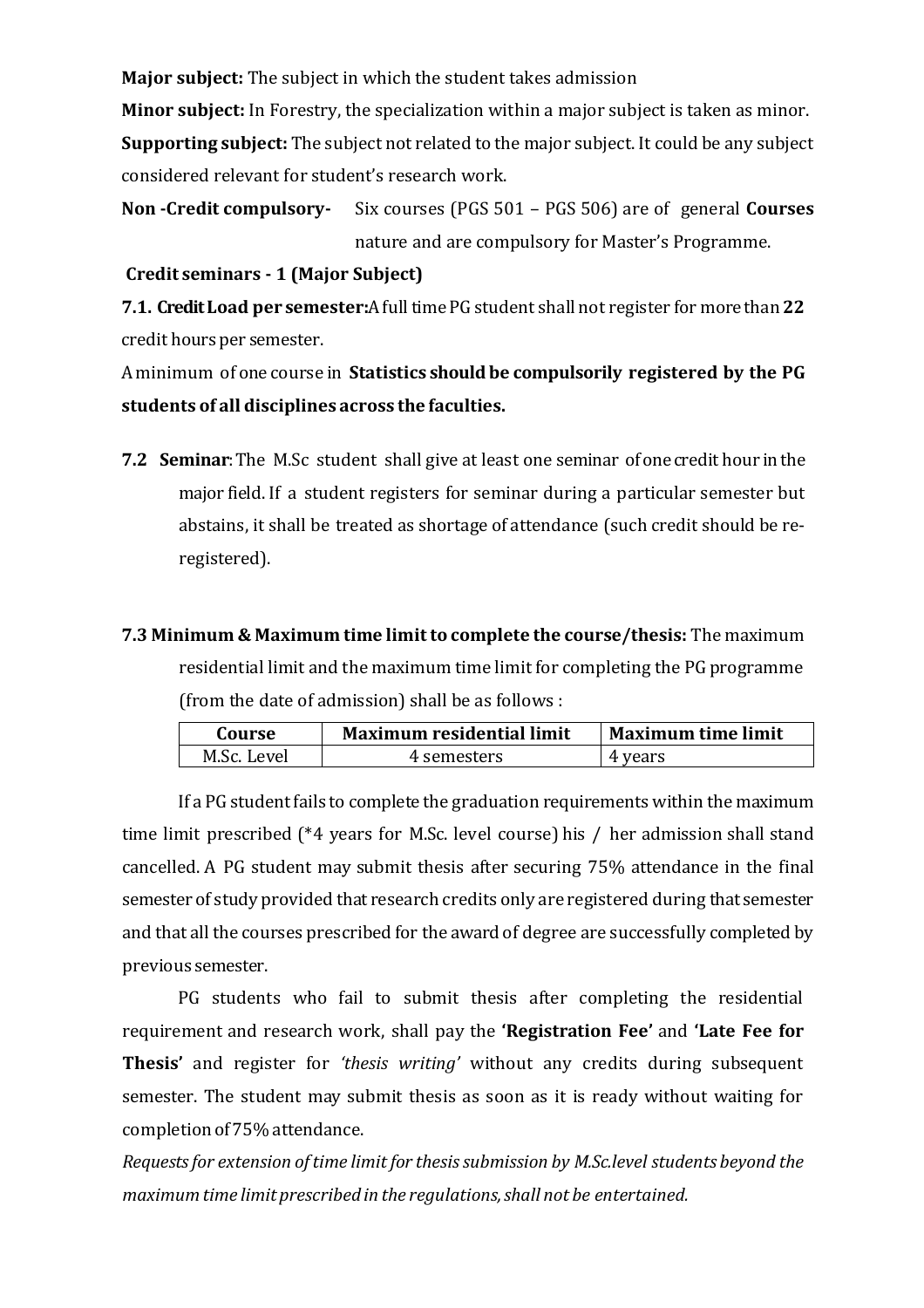#### **7.4 Temporarydiscontinuationandresumptionofstudies:**

 When a student has to leave the college after completion of first semester of study, for reasons beyond his/her control, he/ she shall obtain prior permission of the Dean for discontinuation within one month from the date of discontinuation. If a student fails to take such permission, he/ she shall not be eligible for readmission. The maximum period of break shall not exceed 4 (four) semesters under any circumstances including the semester during which he/she discontinued. A student, permitted to discontinue by the Dean, shall apply to the Dean for readmission, at least one month before the commencement of the semester in which readmission is sought.

 The student who is permitted to temporarily discontinue studies should necessarily complete all the requirements within the time limit prescribed under regulation 7.3.

The student with such approval may be permitted to resume studies within 4 semesters (from the semester of discontinuation).

(**Note:** If a student discontinues in the middle of a semester he/she is deemed to have discontinued from the beginning of that semester).

The discontinuation is allowed only once in a P.G. programme. The maximum time limit prescribed for the completion of graduation requirements, however, shall remain unchanged.

#### **7.5. Employment during study:**

The PG students should not be on the active rolls of employmentinGovernmentor University or any other organization-private or public- during the period of fulfilling minimumresidential requirements for thecourse.

PG Students may be permitted to join jobs subject to the following conditions:

- i. The student should have completed all the courses and research and only thesis writing should remainincomplete
- ii. The student should be on the rolls of the Institute by paying requisite fee till thesis submission.
- iii. The student should execute a bond with adequate sureties to refund the whole amount of stipend / financial assistance received if he / she fails to submit the thesis within the prescribed timelimit.

#### **8. Student evaluation and examinations:**

All students shall abide by the rules for evaluating the course work under the semester system of education, as prescribed from time to time by the Institute.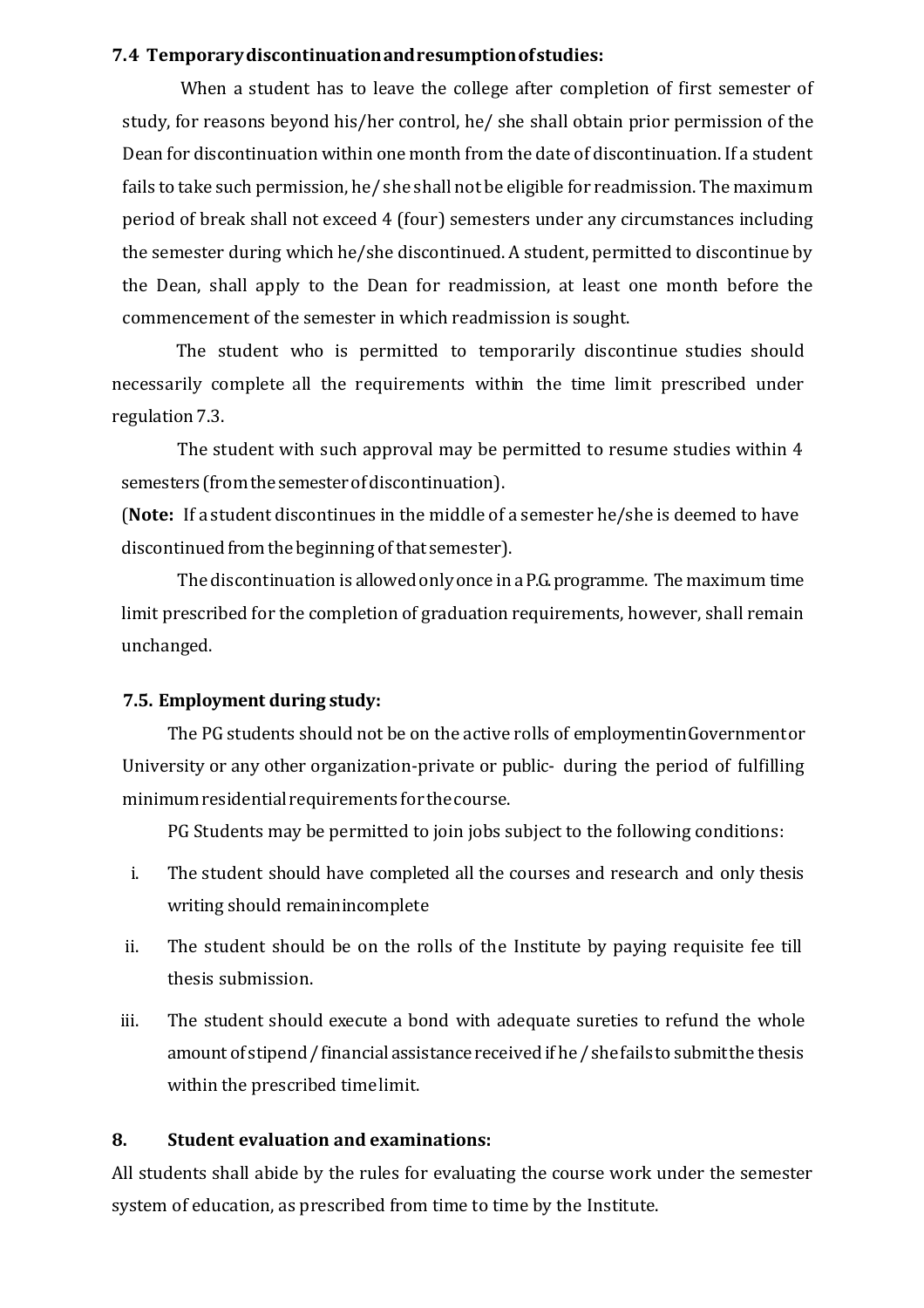**8.1.** There will be two examinations per semester viz., mid semester and final examination. Wherever the course has practical, there will be a final practical examination also.

**8.1.1.** The mid semester examination for the post graduate courses will be conducted for a period of one hour and final examinations in theory and practical will be conducted for three hours each. The mid semester examinations will be held as per the schedule provided by the concerned Heads of the Department one week before and conducted by the Controller of Examination during the ninth week of the semester. The question paper will be set internally by the course teacher.

**8.1.2.** The final theory examination shall be conducted by the Controller of Examination for three hours after completion of 105 working days. The final practical examination should be conducted in the last practical class. The final theory examination for masters program will be arranged by the Controller of Examinations by adopting a common time table for all departments. The Heads of the departments shall depute the faculty as invigilators as per the communications from the Controller of Examination. The external evaluation system is followed for all courses to the extent possible by the teacher other than course teacher.

| <b>Examination</b> | Course with<br>practical | <b>Course without</b><br>practical | <b>Course without</b><br>theory |
|--------------------|--------------------------|------------------------------------|---------------------------------|
| Mid-semester       |                          |                                    |                                 |
| Term Paper         |                          |                                    |                                 |
| Final theory       |                          |                                    | $\overline{\phantom{0}}$        |
| Final practical    |                          |                                    |                                 |

**8.1.3.** The distribution of marks will be as indicated below and will be reduced to hundred

**8.1.4.** The question paper model and distribution of marks for mid semester and final theory examinations are as follows.

| 8.1.4.1. | Mid semester- For courses with/without practical (30 marks) and duration |
|----------|--------------------------------------------------------------------------|
|          | is one hour                                                              |

| <b>Type of question</b>          | No. of questions | Mark            | <b>Total mark</b> |
|----------------------------------|------------------|-----------------|-------------------|
| Objective type (no choice)       |                  | $10 \times 0.5$ |                   |
| Definition/concepts (20% choice) |                  | $10 \times 1$   |                   |
| Short notes (20% choice)         |                  | 5x3             | 15                |
|                                  |                  |                 |                   |
|                                  |                  | <b>Total</b>    |                   |

**8.1.4.2.** Final Theory Courses with practical / without theory / without practical (50) marks) 20% choice may be given.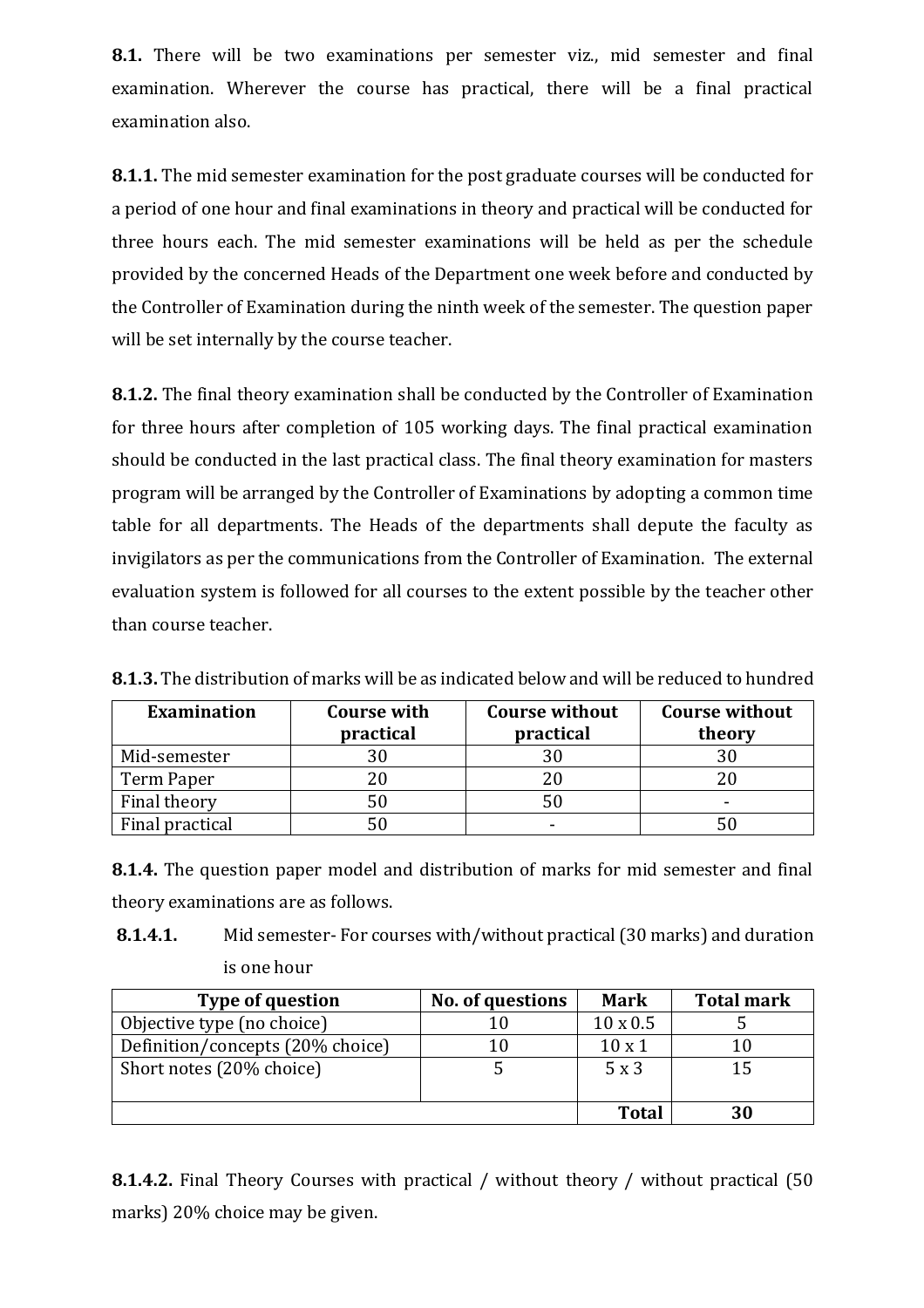| <b>Type of question</b>  | <b>No. of questions</b> | Mark | <b>Total mark</b> |
|--------------------------|-------------------------|------|-------------------|
| Short notes (20% choice) |                         | 5x2  |                   |
| Essay type (20% choice)  |                         | 8x5  | 40                |

In order to pass in a course a PG student should secure a minimum of 50% of marks in both theory and practical in semester final examination.

**8.1.4.3.** The **schedules** for mid-term examination and semester final examination shall be indicated in the Academic Calendar of each semester and examinations to be conducted on the dates as prescribed therein. The examination schedules shall confirm to the following programme, namely:-

i. *Mid-term* examination after about 50 days from the commencement of the semester.

ii. *Semester Final* examination at the end of the semester.

#### **8.2. Non Credit compulsory courses:**

The performance in non credit compulsory courses will be evaluated on the basis of attendance which shall not be less than 75%. There shall be continuous evaluation of students in non credit courses having practical only. It shall contain 50% class work (which includes regular class work, record, observations etc. 25% for assignments (term papers related to practicals and 25% for final examination. A student shall get aminimum of 50% in regular class work and 50% in final examination to be qualified as satisfactory. If he / she fails to get 50% overall it is recorded as unsatisfactory. If a student records Unsatisfactory by securing less than 50% in final examination he / she shall not register the course but shall appear for final examination to get satisfactoryperformance.

In case of non credit compulsory course, having only theory component, the student shall maintain minimum 75% attendance, the periodical examination carries 30%, assignments/ term paper 20% and final examination shall carry 50% weightage. This shall be reduced to 100% and to be graded as satisfactory, the student shall obtain aminimum of 50%, and should have obtainedat 50%in finaltheory examination. If fails to secure a minimum of 50%, he / she shall be awarded unsatisfactory and shall appear for the examination as and when it is conducted and shall get qualified for getting satisfactory grade.

#### **8.3. CREDIT SEMINAR**

Seminar is compulsory for all the post graduate students and each Masters" student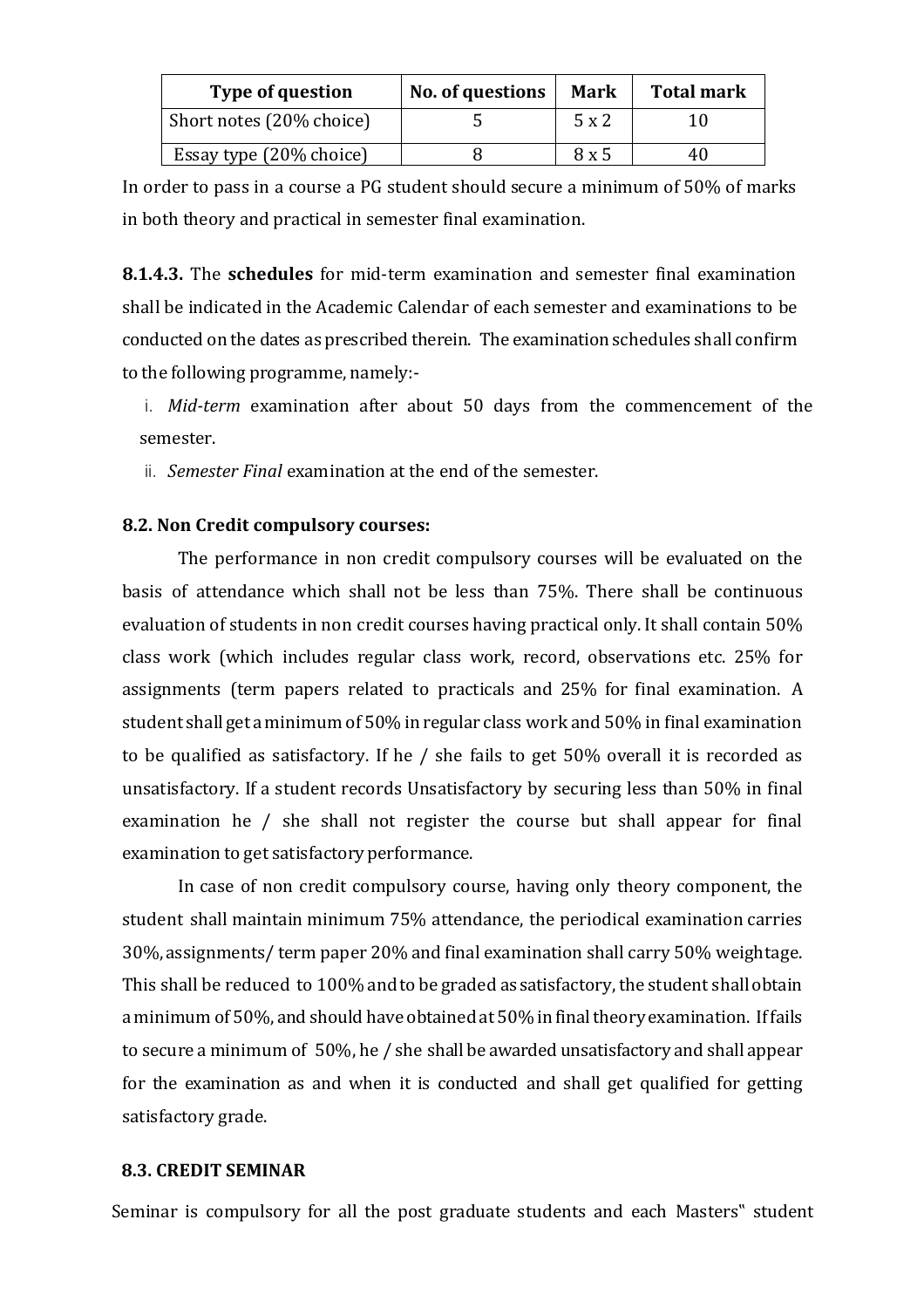should register one seminar with 0+1credit. Registration of seminar credits is not allowed in the first two semesters. Permission has to be obtained from the Dean for re-registering the seminar credits for second time.

# **8.3.1 Seminar topic**

a. The seminar topic should be only from the major field and should not be related to the area of thesis research.

b. The seminar topics are to be assigned to the students by the Chairperson at the beginning of the semester in which he/she registers seminar credits and the progress made by the student should be monitored.

c. The credit seminars presented by the PG scholars should submit write-up to concerned Chairman before presentation, or else the seminar will not be evaluated. The corrected copy of the Chairman along with the hard copies of the literature collected should be placed during the presentation.

d. The seminar write-up material (hard copy) should be submitted to the concerned Department without fail. This should be strictly monitored by PG Coordinator and Head of the department.

# **8.3.2 Evaluation**

**8.3.2.1**. The students should prepare a seminar paper after reviewing all the available literature and present the seminar after completion of 80%attendance in the semester in the presence of the Advisory committee, staff and post-graduate students of the concerned Department.

**8.3.2.2.** The circular on the presentation of the seminars by the postgraduate students may be sent to other Departments to enable those interested to attend the same. After carrying out the corrections/suggestions, the student should submit two copies of the seminar papers, one to the Chairperson and the other to the Department. The students are encouraged to submit review paper to the journal after checking the plagiarism with the consent of the Chairperson.

**8.3.2.3.** The performance of the student in the credit seminar has to be evaluated for 100 marks by the advisory committee. Grade Point may be given based on the following norms:

| Coverage of literature                    | 40 |
|-------------------------------------------|----|
| Presentation                              | 30 |
| Use of audio visual aids                  | 10 |
| Capacity to participate in discussion and | 20 |
| answering questions                       |    |

**8.3.2.4.** Students who fail to present the seminar must be awarded Fail.

**8.4.** It shall be the responsibility of the Head of the Department to ensure proper conduct of examinations in all the courses offered in the Department.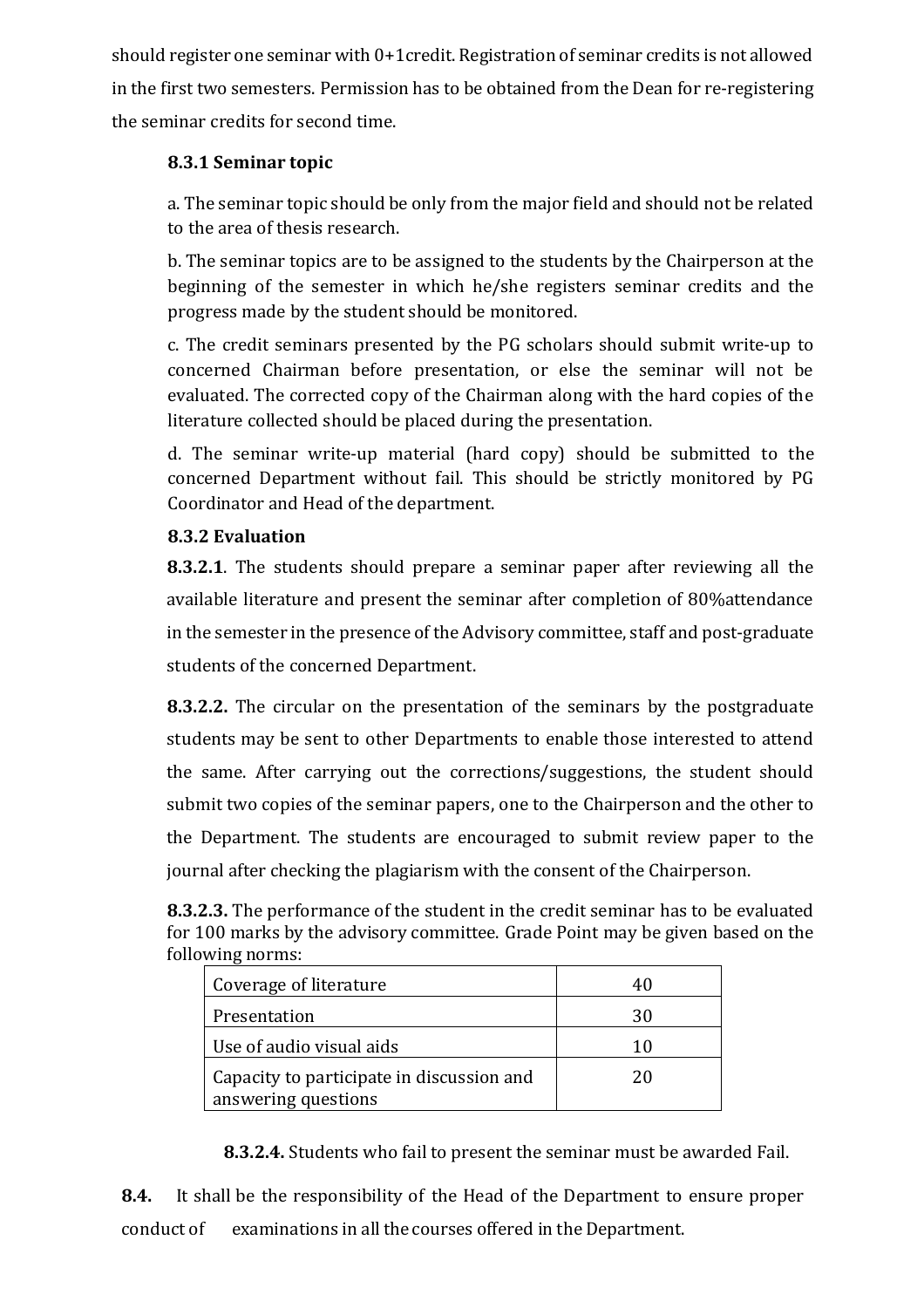- **8.4.1.** The student is supposed to reach the examination hall at the schedule time. However, under unavoidable conditions he/she can be allowed upto **15 minutes** after the schedule time. No extra time will be given for such students. Further, no students shall be allowed to leave the hall before 30 minutes from the commencement of the examination.
- **8.4.2.** The Dean/Controller of Examination/Heads of Departments shall constantly exercise supervision and control to see that the syllabus listed under each course is adequately covered and assessment of student is done strictly in accordance with the regulations.
- **8.4.3.** The mid semester examination papers shall be shown to the students by the teachers as soon as evaluation is completed.
- **8.4.4.** Students registering for a particular course shall take all the examinations conducted during the period of the course, viz., midterm and final semester examination both in theory and practicals. No condonation for absence shall be given in the case of hourly examination in a course. However, if a student is genuinely prevented from taking examination as in the case of serious illness or accident or any other case, a special reexamination may be arranged by the concerned teacher in consultation with Head of the Department. This repeat examination shall be held within two weeksfrom the date of examinations so missed, and shall be a common examination for all the students who have missed that hourly examination.

**8.4.5.** In the case of students deputed to represent the University in Inter-Collegiate or Inter-University meets in N.C.C. / N.S.S., due consideration shall be given in regard to missed tests/examinations so that the students may not suffer while on absence on University directive. In all such cases, make-up examination / tests may be given for the missed examination/tests (except semester final examination) within two weeks of the return of the students. The names of the students deputed for such meets may be intimated in advance to the concerned teacher through the Head of the Department concerned.

**8.4.6.** A Post-graduate student getting a grade less than 5.00/10.00 in any course will be deemed to have failed in that course and that he/she should necessarily secure better grade with 5.00 and above. The passed students can also appear for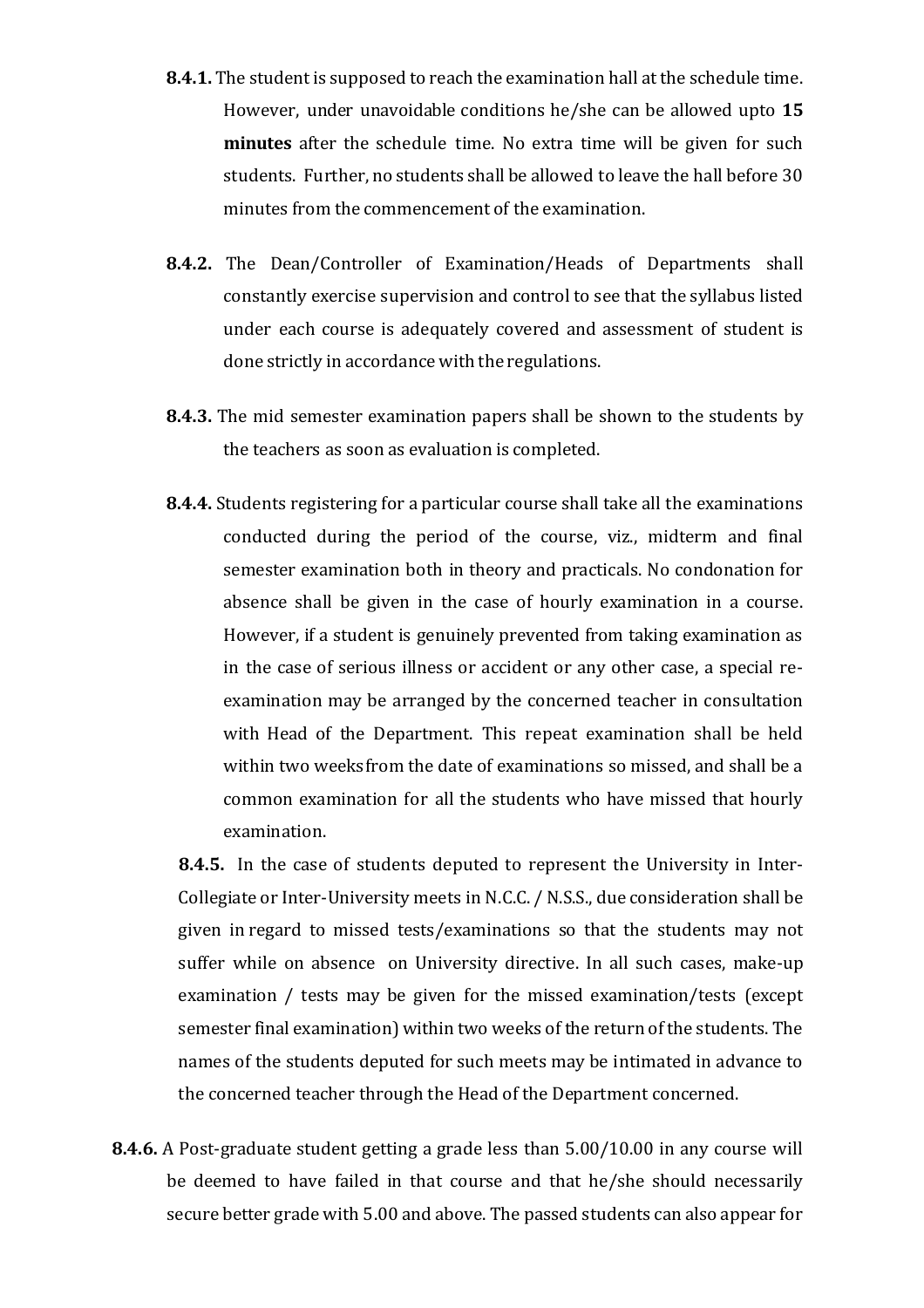reexamination to improve the grade. However, he/she may not be required to study that course by repetition but he/she may appear for all tests and examinations including semester final examination in that course when conducted next according to regular schedule in the concerned department. However all the examinations in the failed core course are conducted even though they said course is not offered in the next semester. Whenever re-examination in a core course is conducted, the students of other departments who have registered for such course and for whom it is a non-core course may also be permitted for the examination. In case of students who have successfully completed all courses except failed course, the Dean may permit re-examination during final semester (4thsemester) or any subsequent semester in consultation with the concerned teacher and the Head of the Department.

**8.4.7.** In case of students referred to in the clause (8), the credits of the course(s) shall be counted only once for the graduation requirements and for computing the Overall Grade PointAverage (OGPA), the earlier grade or the grade obtained after reexamination whichever is higher in that course(s) shall be taken into account.

#### **9. Attendance**

- **9.1.** Ordinarily the student is required to attend all the classes in a course. Absence upto 25% of the total classes can, however, be condoned by the teacher on valid grounds. If any student falls short of 75% attendance, he/she shall not be permitted to appear for semester final examination and no grade be awarded in that course and the fact be recorded in his/her Semester Report/Transcript. When the course is repeated, a letter 'R' be recorded against that course, in his/her Semester Report/Transcript.
- **9.2.** Notwithstanding anything in clause (9.1), the minimum limit of attendance prescribed shall be reckoned for theory and practicals, separately.
- **9.3.** If a student is absent for the registered courses including research credits or falls short of attendance in the registered courses he/she should reregister such course / research credits.

**Note:** During the first two semesters of study, PG students shall maintain prescribed attendance (75%).

**9.4**. The evaluation of research credits shall be done before the last working day of the semester by the student advisory committee (P.G Form 9). It is mandatory to evaluate the students research work each month by the Chairperson of the Advisory Committee and the Head of the Department to monitor the progress. The progress shall be recorded in the register maintained by the HOD and in the monthly performance sheet. The monthly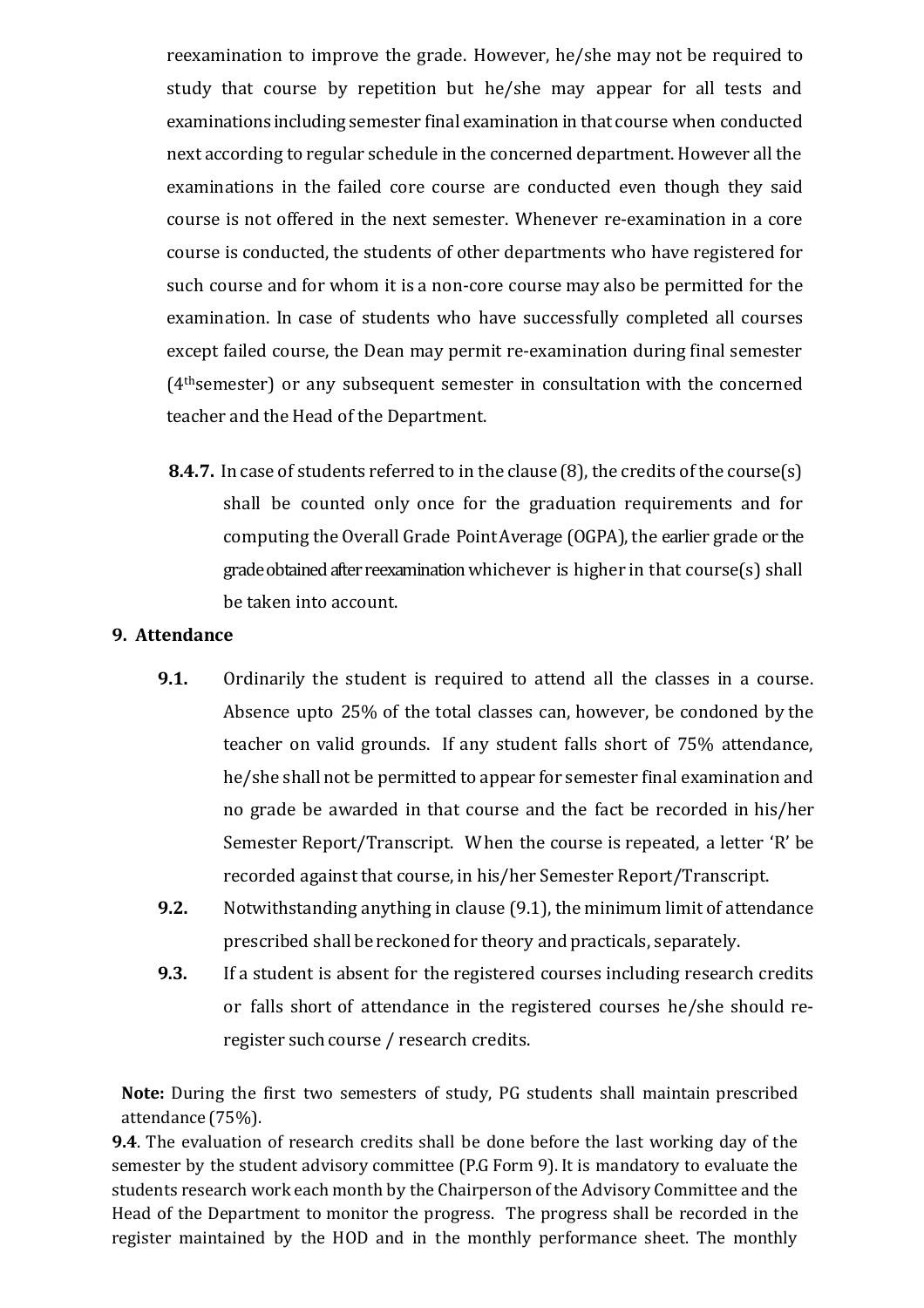performance sheets will have to be attached along with PG- 9 form duly signed by HoD and Advisory committee members. If the Advisory Committee is not satisfied by the research work carried out by the student in tune with the credits registered he / she shall re-register the number of credits as advised by theAdvisoryCommittee.While submitting the PG form 9, copies of monthly evaluation reports of PG Research shall be enclosed.

**9. Unfair means in examination:** A post graduate student found using unfair means in the examinations shall be withdrawn from the University. If a student is found copying in the examination, he shall not be allowed to write the examination and awarded zero marks. If he repeats the same in other examinations during the degree programme, then he shall be withdrawn from the University.

**10.1.** No student should posses books, notes, mobile phones or any other electronic gadgets during theexamination.

**10.2.** If the student is found copying / discussing with other students or using any source, any sign or symbol, the invigilator shall seize the answer script along with copying material if any, from the student and shall demand the explanation or statement of the student concerned. If the student refuses to give the statement, he / she shall be asked to record in writing his / her refusal to give a statement. If the student refuses to do even that, the fact shall be noted, dulywitnessed by at least one another invigilator. The invigilator shall write the remarks on the answer paper and affix signature duly witnessed by another invigilator and the student shall be sent out of the hall. The matter shall be immediately brought to the notice of the Dean. For the mid semester examination, if the student uses unfair means, the examination of the particular course will be cancelled and zero marks will be awarded to candidate. If the student uses unfair means during the final examination, the courses registered by the student during that particular semester will stand cancelled. If he repeats the same in other examinations during the degree programme, then he shall be withdrawn from the university.

# **10.3. Maintenance of Discipline among students**

- **10.3.1.** Every Student of the university shall conform to the rules of good conduct and respect the authorities of theuniversity.
- **10.3.2.** Every student of the University shall have an identification card (ID card) with a recent photograph affixed and signed by the concerned Associate Dean and shall show to the University officials ondemand.
- **10.3.3.** Any student who attempts to deface / destroy the College property or other public property shall be liable for appropriate punishment. In addition, the cost of damaged property (as assessed by the college) or other public authority shall be recovered from the student (s), as ordered by the competent of authority of the University.
- **10.3.4.** No student shall disturb normal work of the University by disorderly conduct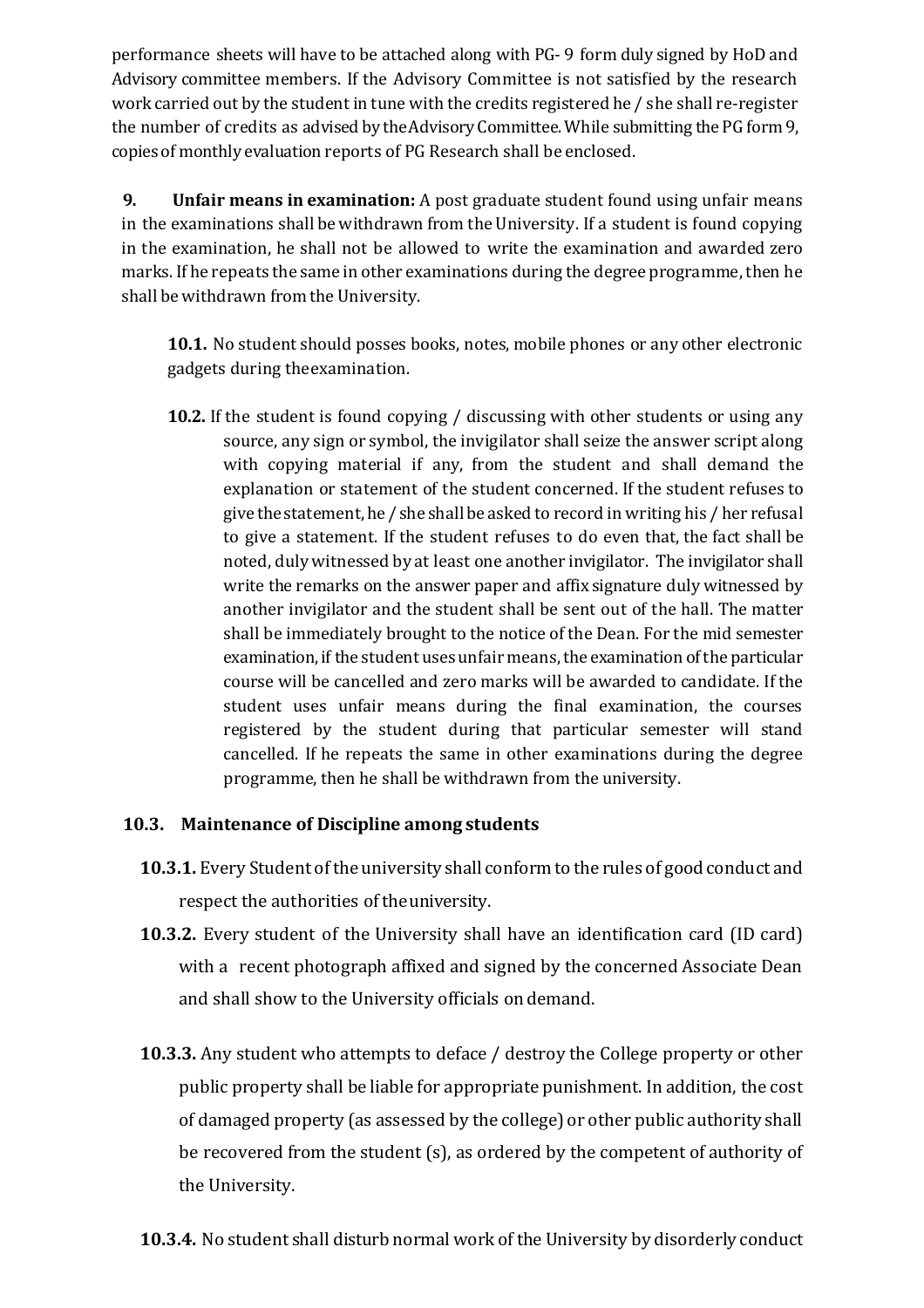boisterous behaviors and unauthorized assembly, both on and off the college campus.

**10.3.5.** Ragging and hazing in any form in the College premises is strictlyprohibited.

- **10.3.6.** Absenting to a class or examination en mass, for whatever reason shall be considered as an act of indiscipline.
- **10.3.7.** The Dean shall enquire into the act of indiscipline of thestuden(s) and shall take immediate action such as administering a warning, fine, expulsion from the hostel and suspension from attending the classes for a period not exceeding a month.
- **10.3.8.** Further in serious cases of disciplinary action, a committee shall be constituted by the Dean of the College with 3 senior most faculty members of the college, the action shall be initiated based on the recommendations of committee by the Dean and communicated to theUniversity.
- **10.3.9.** The students who are recipients of concessions or other benefits from the college/University like stipend or from other institutions with the approval of the University shall loose these concessions and benefits, if they are found involved in any serious acts of indiscipline.

**10.Grading:** The final grading of students shall be done on a 10 point scale. The Grade Point shall be obtained by dividing the total percentage of marks earned in a course by 10. The grade point shall be expressed in this scale upto one decimal place.

**11.Academic Status:** In order to pass, a M.Sc. post graduate student shall secure a minimum GPA of 6.50 /10.00 at the end of first semester and a minimum OGPA of 6.50/10.00 during subsequent semesters.

# **12. Qualifying (Comprehensive) Examinations**

- **12.1.** After completion of all major courses and 75% of approved credit load, **excluding seminars, a** qualifying / comprehensive examination comprising of both written and oral components may be conducted. In order to be eligible to appear for the comprehensive / qualifying examination, the student should have secured an OGPA of 6.50.
- **12.2.**The Head of the Department shall take action in consultation with the Chairman of the student's Advisory Committee,(if he is not Chairman of the said Committee) to conduct the qualifying examination of the concerned student after completion of 75% of the prescribed course work including all core courses except Seminar.
- **12.3.** The written qualifying examination for M.Sc. shall be common and shall be held for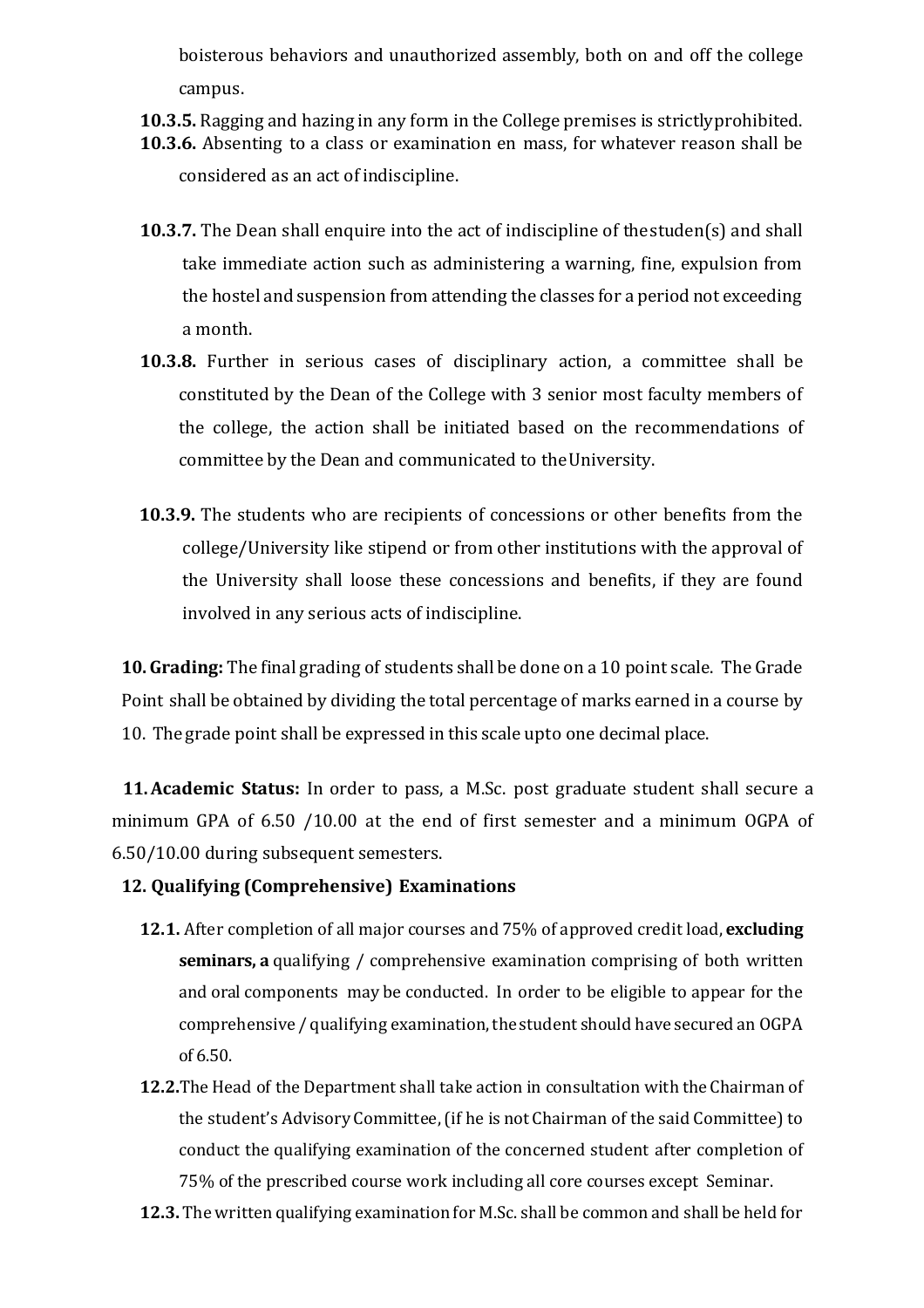all the students majoring in that discipline at the same time. These examinations shall be held thrice during an academic year. The manner of conducting these examinations and evaluation of answer-scripts shall be such as may be prescribed by the Dean /Controller of Examinations.

- **12.4.** The written qualifying examination for students of Master's Degree programme shall consist of one paper of three hours duration, covering suitably the subject matter of the core courses prescribed. The oral qualifying examination shall cover both the core and other courses and shall be conducted by the student's Advisory Committee. For this Oral Examination, the Dean shall nominate an External Examiner from outside. The Head of the Department shall be co opted as a member of the examination committee (*if he is not already a member of Student's Advisory Committee*) for viva-voce examination. If a student secures less than 6.00 in is deemed to have failed and shall not be qualified for oral interview. He is treated as failed and shall be asked to take up examination after 3 months and with the permission from Dean. If a student fails in the viva-voce, the examination committee shall make specific recommendations as to whether the student is to be re-examined in the viva-voce alone or in the written part also.
- **12.5.** The Chairman of the Student's Advisory Committee shall be responsible for communicating the results of the qualifying examination to the Dean /Controller of Examinations intheprescribedformwiththesignatures of all the members of the committee.
- **12.6.** A student absent or failing in the qualifying examination shall apply, for permission to appear for re-examination, to the Dean with the recommendation of the Chairman of the Advisory Committee. A student is permitted to write the comprehensive re-examination only three times during n+n years (i.e. regular +2 attempts). Permission to appear for a second or third time may be given, but re-examination shall not take place earlier than three months after the first or second examination. Re-examination for a fourth time shall not be permitted and a student failing for a third time shall not continue as a student in the University or qualifying for a degree in the University.

#### **13. Master's DegreeThesis**

**13.1.** A student shall submit his/her thesis for Master's Degree after he/she has completed his/ her course work requirement, the required number of research credits and has passed the qualifying examination successfully. The thesis shall be typewritten and temporarily bound as specified and submitted in **Duplicate** along with a "no dues certificate" and a certificate in the prescribed proforma by theAdvisor.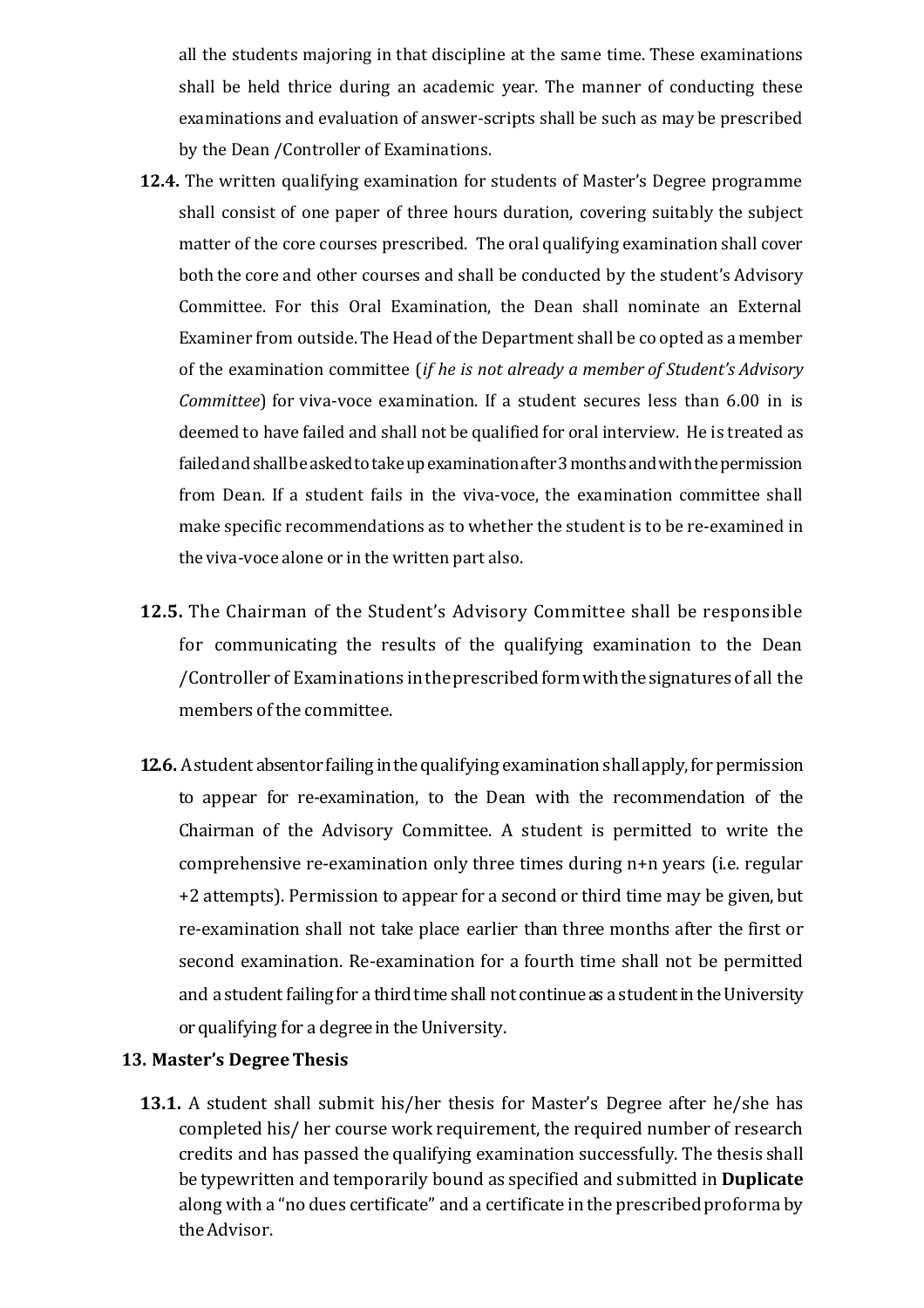**Six** copies thesis **abstracts** of about 150-200 words shall be submitted (2 copies for the Department, 1 for the Deans' office and three for the Institute) along with bound copy certificate (PG-8). The PG students should submit **soft copy** of thesis (one each to Library and Head of the Department) along with bound copies of thesis.

A student while submitting the thesis for Master Degree shall submit one research paper for publication and enclose a proof from the editor of the journal, along with the thesis.

- **13. 2.** After approval by the Advisory Committee, the thesis submitted by the student shall be sent to an External Examiner for evaluation who shall be required to send a detailed report on the thesis preferably within three weeks to the Dean, FCRI. In case the External Examiner recommends acceptance of the thesis, the report will be forwarded to the Chairman of the Student's Advisory Committee who shall arrange for the conduct of final oral examination. The Head of the Department shall also be a co- opted member of the final thesis oral examination committee, even if he is not a member of the Student's Advisory Committee for the purpose of conducting the thesis final oral examination. The Advisory Committee while conducting this examination, shall take into account, the remarks of the External Examiner and may suggest changes if any to be made in the thesis. After completion of viva-voce examination a certificate regarding performance of the candidate in the final vivavoce examination on the thesis in the form prescribed, duly signed by all the members of the committee, shall be forwarded to the Dean, FCRI by the Chairman of the student's Advisory Committee through the Head of the Department and research coordinator
- **13.3.**If a student is not successful in the final oral examination, he /she shall be examined again after a period of three months. There shall be no re-examination in final *vivavoce* **for the third time** and a student who fails for a second time shall not continue as student in the University.
- **13.4.** In case if the External Examiner suggests major modification to be made before acceptance, the same shall be communicated to the Chairman of the student's Advisory Committee who shall arrange for the revision of the thesis and **resubmission, after a period of three months.** It shall be considered in the same manner as in the original submission and the thesis shall be forwarded to the same Examiner for re-evaluation. However, if for any reason, the concerned Examiner is not available to re-evaluate the thesis either due to relocation or for other reasons, in such rare instances, the Dean is authorised to forward the thesis to an alternate Examiner for re-evaluation. In such instances, the modified version of thesis along with the comments made by the first examiner shall be forwarded by the Dean to the alternate Examiner for re-evaluating the thesis. A candidate shall not be permitted to submit his /her thesis for the degree on more than two occasions and if the thesis is not approved on the second occasion, the candidate shall not be awarded the degree.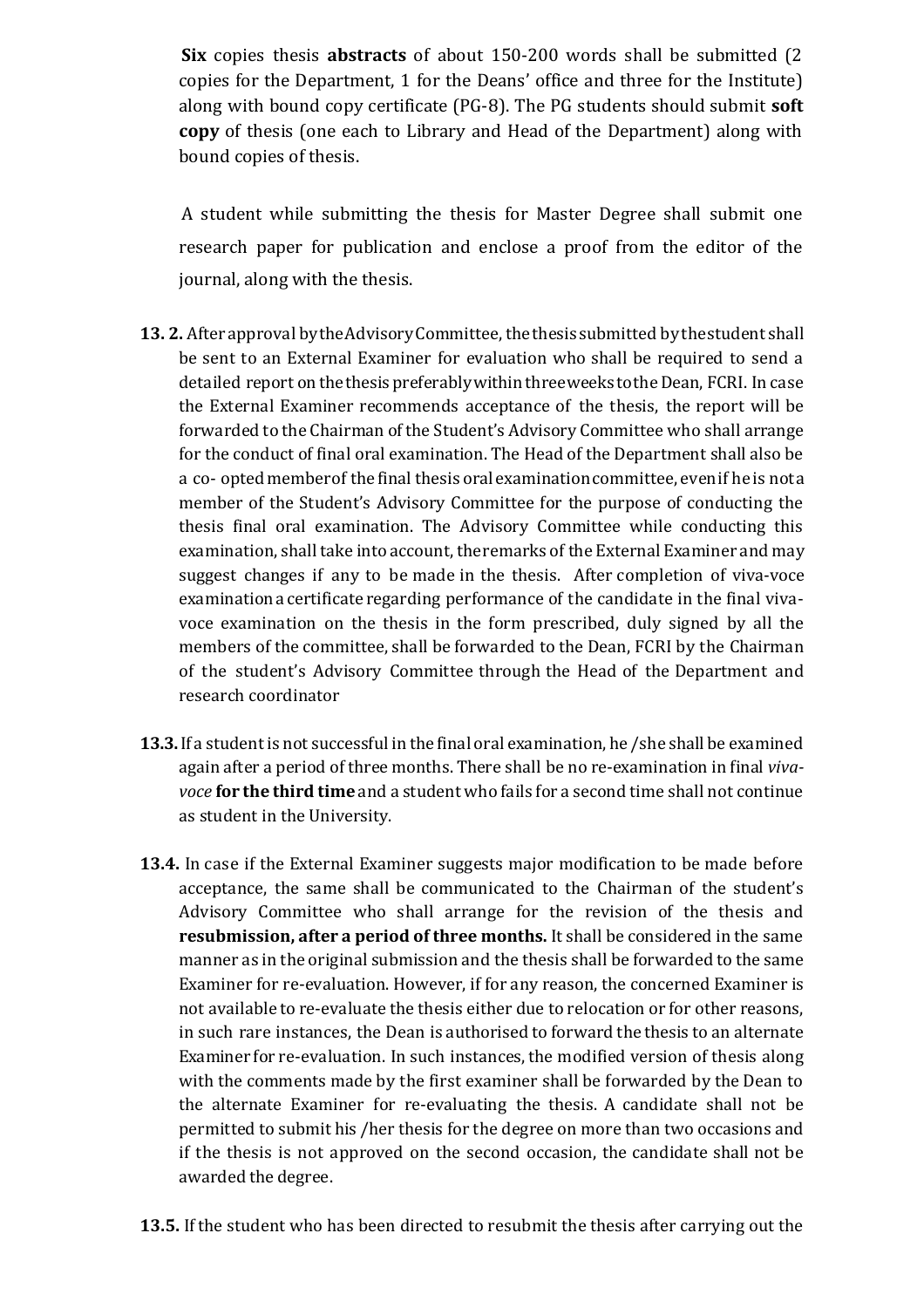corrections indicated bythe External Examiner, does not do so within six months from the date of issue of orders by the Institute, his / her admission shall be deemed to have been cancelled. PG student should appear for the final thesis viva-voce examination and submit a certificate of having submitted bound copies of thesis within a maximum period of six months from the date of issue of orders by the Institute, failing which the admission shall be deemed to have been cancelled. Dean, FCRI may accord permission to process the result by condoning delay in future.

- **Note :** If the external examiner recommends resubmission of thesis after 3 months, the candidates should resubmit thesis within six months thereafter i.e between 3 and 9 months from the date of issue of orders by the university.
	- **13. 6.** Whenever any material from the thesis is published, a footnote shall always be given saying that the thesis has been submitted to the Post-graduate degree of FCRI.

#### **14. Eligibility for Degree**

The student of **Master's Degree** programme shall be eligible for award of degree after he/she.,

- a) Successfully completes the course requirements with a minimum OGPA of **6.5** or above and
- b) Completes the qualifying and final oral (thesis) examination satisfactorily.

Candidates who secure OGPA of **8.00** and above shall be placed in **first class** and others who secure an OGPA of **6.50** and above but **less than 8.00** shall be classified under **second class**.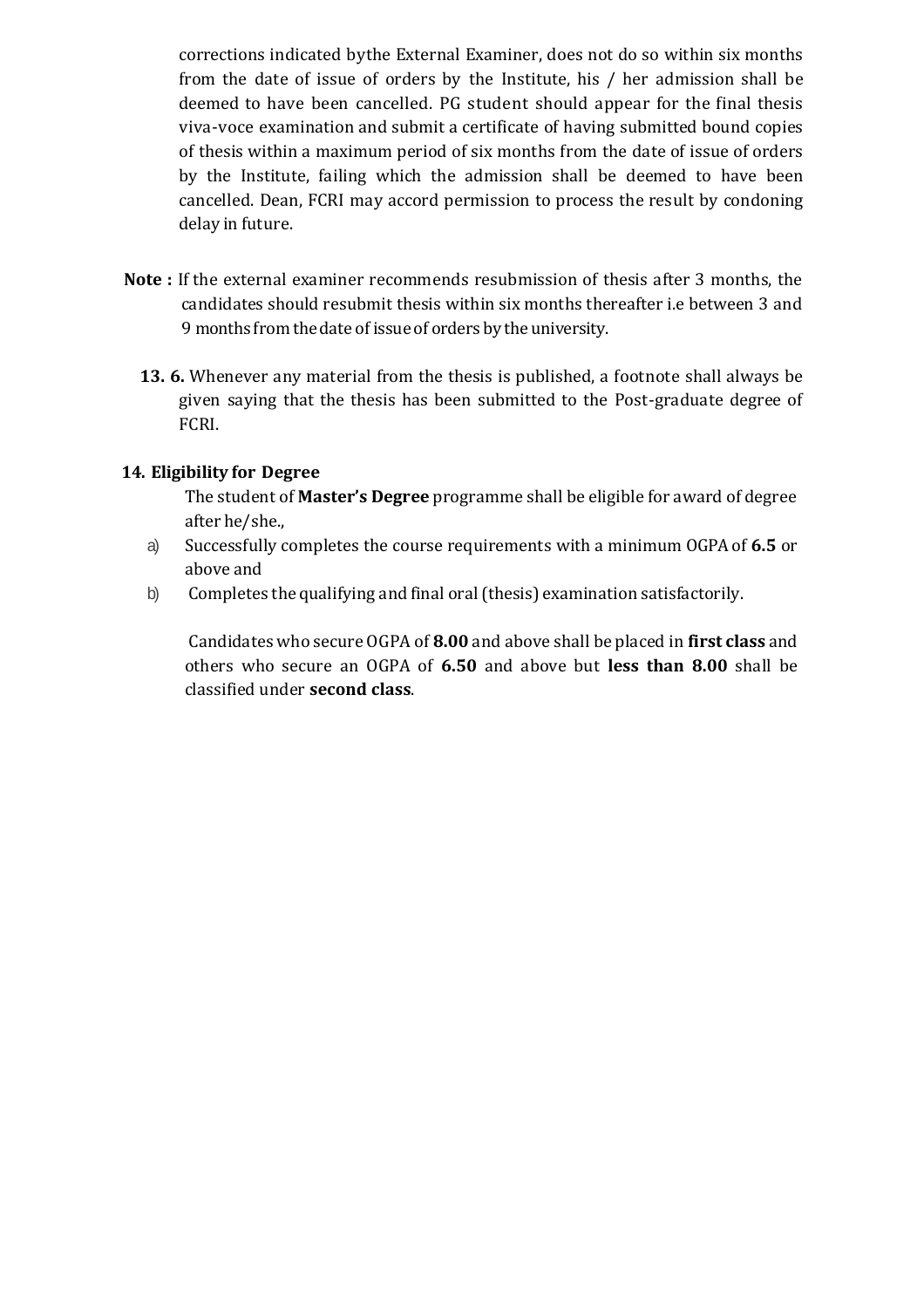#### **ADDITIONAL INFORMATION** / **CLARIFICAITONS**

In addition to the regulations in preceding pages, some important procedures prescribed/ clarifications have been summarized hereunder for readyreference.

#### **1. Members from other campuses / Institutes**

If any candidate is allotted to other institutes for thesis work, major advisor may be allotted from that institute. In advisory committee of PG student, Scientists from other organizations may be limited to only one person.

# **2. Members in the Advisory Committee:**

- i. The members of the Advisory committee may be restricted to the limits prescribed in the regulations. If more members are required, approval of Dean, FCRI may be obtained by giving proper justification. Major fields of members may be decided keeping in view the discipline in which their degrees were awarded.
- ii. Advisory Committee may be formulated with members from the same campus. If the concerned teacher / scientist leaves that place due to other reasons, substitute arrangements may be made immediately with the approval of Dean, FCRI but not just before viva-voce.
- iii. If the student conducts research in other campus / research stations, and if teacher / scientist from that place is included in advisory committee to guide / monitor the progress locally, such member may participate in viva-voce examination with the approval of the competent authority who sanctions other tour programmes. The TA/DA etc. shall be drawn from the office in which he/she is working.
- iv. Substitutions of members of Advisory Committee may be done only in case of ill health or foreign tour or other unavoidable circumstances. Approval of Dean FCRI may be taken by providing proper justification.
- v. Substitutions / changes in advisory committee may be considered only in case of long leave / illness / retirement / resignation etc. Substitution of chairperson need not be considered.

**3. Coursesproposedtobe offered:** All theHeads of theDepartments are requested to prepare a list of courses proposed to be offered during a particular semester and communicate to other Heads of Departments and the Dean at least 15 days in advance of the commencement of the concerned semester so as to avoid last minute inconvenience to students.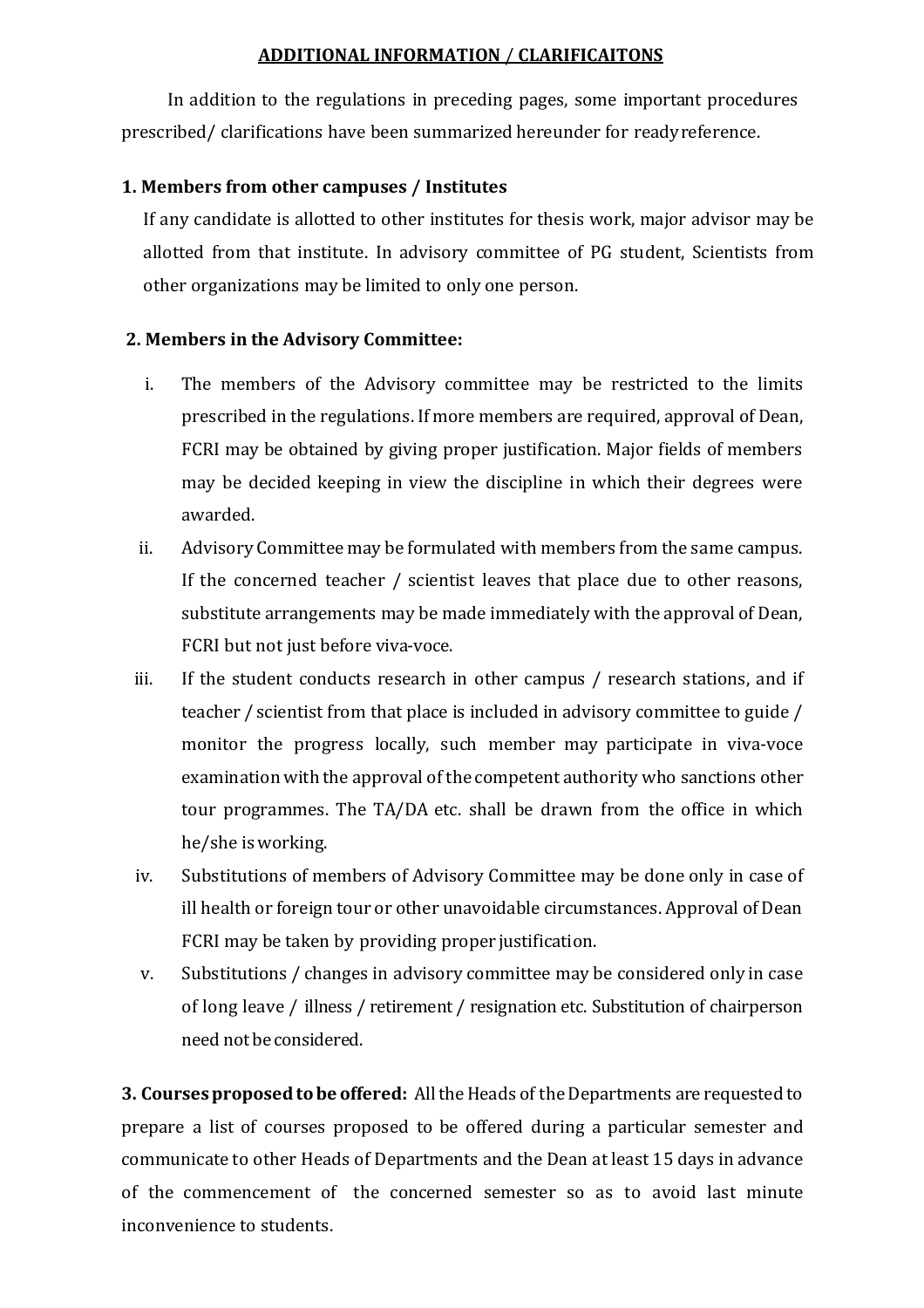**4. Seminar:** Seminar shall be treated as a part of course work, since it is included in the course credits prescribed for M.Sc courses. The students who register for seminar during a particular semester shall attend the seminars delivered by other students also.

#### **5. Qualifying (Comprehensive) examination:**

The chairperson of the Advisory Committee needs to be filling the PG form 4 and submit to the Head of the Department before conduct of written examination. The Head of the Department will first scrutinize the PG form 4. After satisfying that the student fulfilled all the criteria laid down in regulations, permission for conduct of qualifying examination will be accorded. PGform5may becompleted andsubmitted to the Dean along with PG4 immediately after conducting the oral examination.

# **6. Monitoring the progress of P.G. Students' work:**

**6.1 Scrutiny of Registration Cards:** The Registration cards of all the P.G. students scrutinized by the Academic Coordinator immediately after registration. In case of deviations from Regulations or discrepancies in registration, the Academic Coordinator shall render suitable advice to the concerned students/teachers immediately (in about 2-3 days of registration).

# **6.2 Monitoring the Academic Progress of PG Students***:*

**P.G. form 10** was prescribed for monitoring the academic progress of P.G. students which shall be maintained in the department. All Heads of Departments are requested to incorporate information in the above format immediately, if it has not already been done for perusal by the Dean,FCRI. The course/research credits registered may be incorporated at the beginning of each semester and GPA/OGPAmaybe furnished atthe endof the semester.

# **6.3 Evaluation of Research credits:**

The evaluation of research credits shall be done before the last working day of the semester by the Student Advisory Committee (P.G Form 9). It is mandatory to evaluate the students research work each month by the Chairperson of the Advisory Committee and the Head of the Department to monitor the progress. The progress shall be recorded in the register maintained by the HOD and in the monthly performance sheet. The monthly performance sheets will have to be attested alongwith PG 9 (a and b) forms. While submitting the PG form 9, copies of monthly evaluation reports of PG Research shall be enclosed.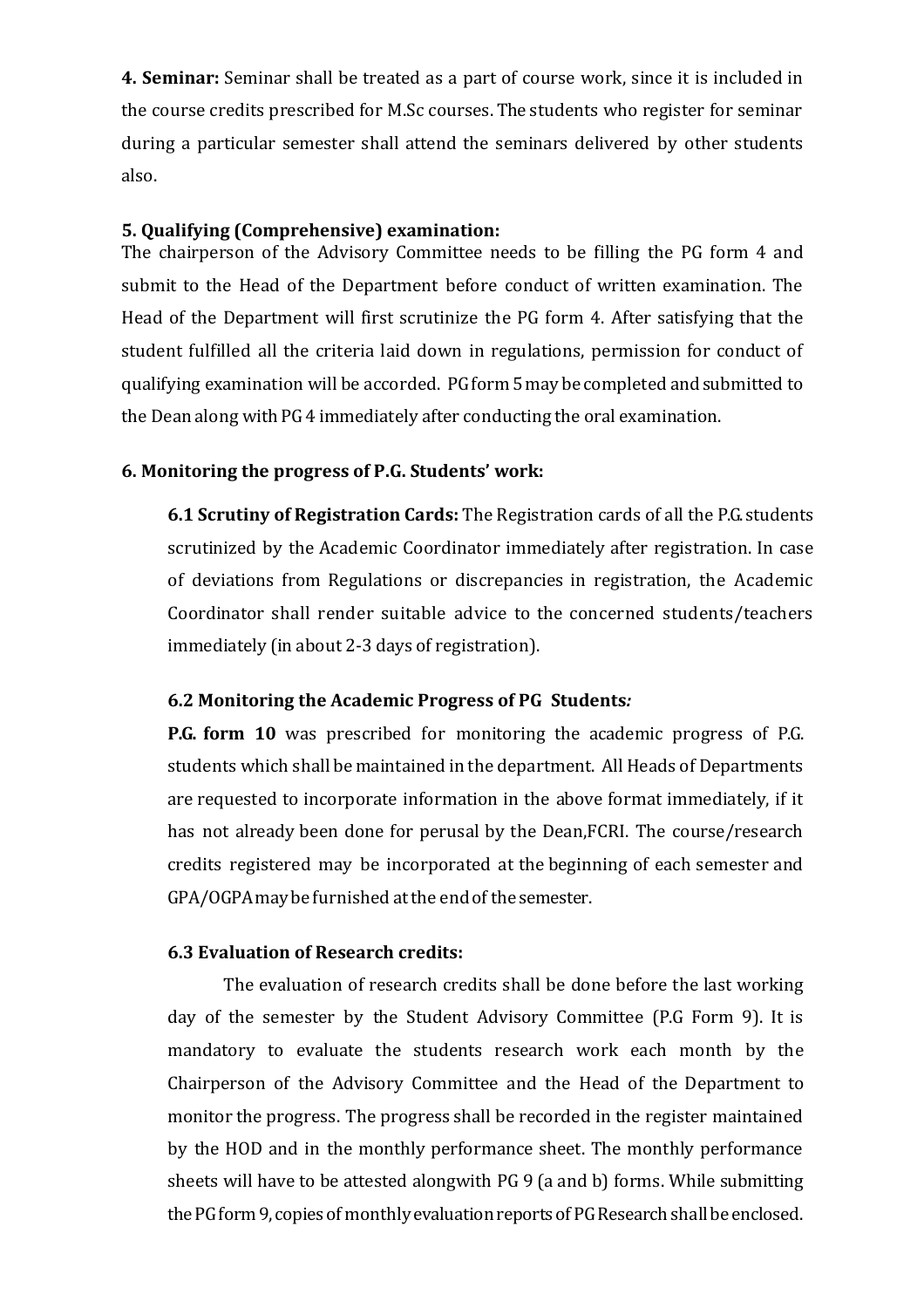The Advisory Committee may apportion some credits to each of the activities, i.e. planning the study, literature collection, collection of experimental material, conduct of experiment, recording observations, analysis etc. and evaluate the progress accordingly. While preparing the GPA report, only the research credits which were satisfactorily completed shall be incorporated and not all the research credits registered. The P.G. students have to re-register the unsatisfactory portion of the research credits during subsequent semesters*.*

**6.4 Monitoring of Academic Progress of PG Students (PG Form 10):** The Heads of the Departments may be requested to record information in separate forms for M.Sc. students each year and preserve the same in the Department for verification by the Dean during visit to the Department.

After receiving the thesis in P.G. Section, about 40 – 45 days time is needed in case of M.Sc. thesis for sending by post, evaluation by the examiner and return by the examiner by post and for processing/ completing formalities in PG section. More time may be needed if the examiner is preoccupied with other work.

**7. Colloquium before thesis submission:** In order to minimize mistakes and improve quality of theses, PG students may be advised to present thesis work in a colloquium prior to thesis submission before Advisory Committee and other staff members of the department.

**8. Delay in thesis submission:** It was decided to permit PG students to join jobs after completing residential requirement, all courses and research but only thesis writing remains incomplete. Such students should be on the rolls of the University by paying the requisite fee till thesis submission. If thesis is not submitted, after completion of all research work, in order to be on the roll of the university student should pay registration fee and late fee for thesis.

**9. Extension of Time for submission of Thesis :** Requests for extension of time limit for thesis submission by M.Sc. level students beyond the maximum time limit prescribed in the regulations, shall not be entertained. Hence, they should necessarily submit theses within 4 years from the date of admission. Chairpersons / Head of Departments/Dean are advised not to forward any request for extension of time (even for few days).

**10. Copying of thesis :** While writing thesis even though the Advisory Committee / Research problem may be similar to those students, who have obtained their PG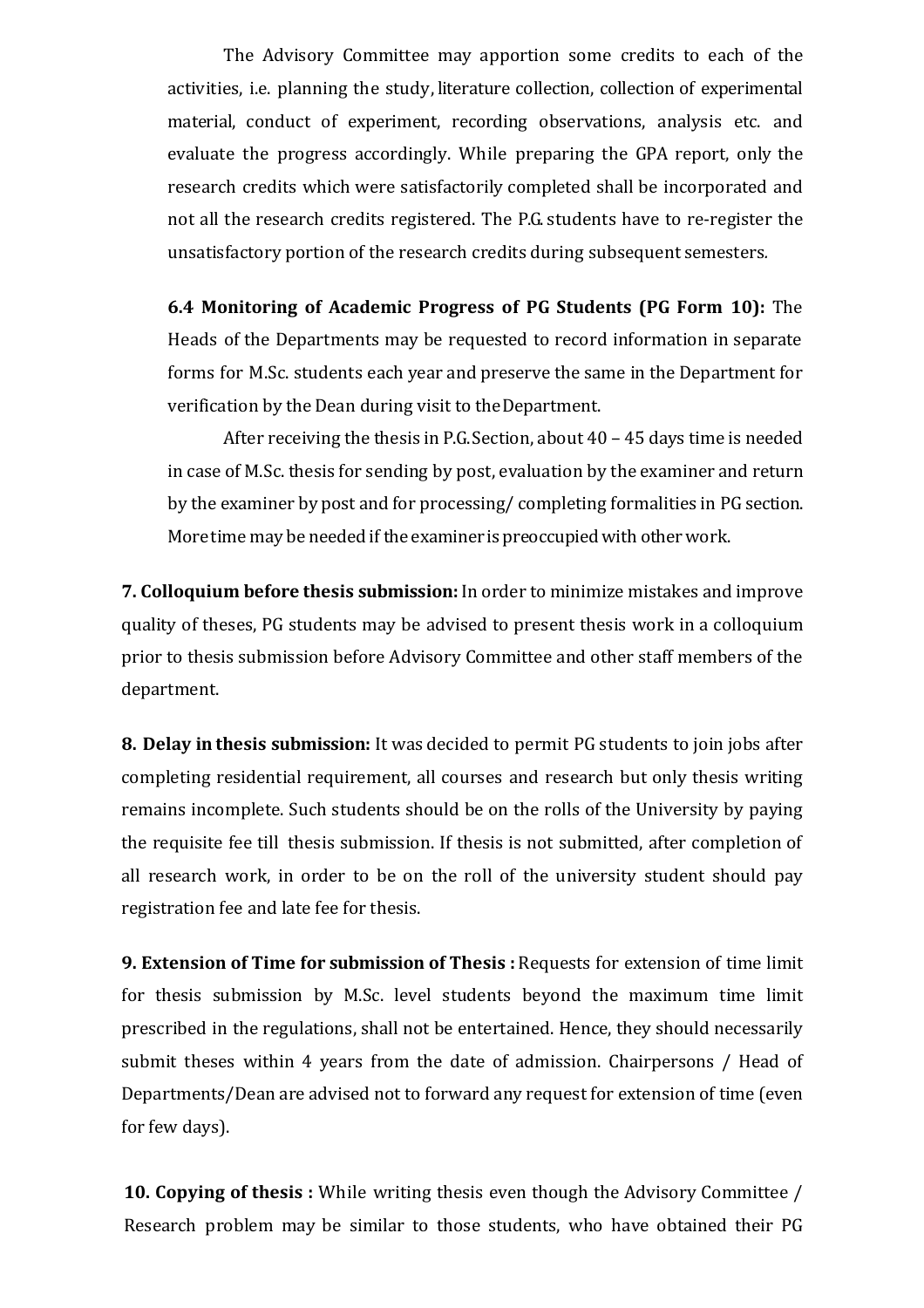degrees earlier, the PG students are expected to write various chapters in their own sentences and should not reproduce verbatim the contents of thesis submitted earlier. If it is essential to quote the research of earlier workers, it should be done dulyquoting their names.

Copying of thesis/research work of others amounts to malpractice / fraud. Any malpractice or fraud or improper conduct, the Dean, FCRI has powers, at any time notwithstanding the award of certificate, to cancel the result of the candidate, which will adversely affect the career of the candidates. Besides, the members of the Advisory Committee will also be held responsible. In contrast to copying in an examination hall, it is not always easy to detect copying of thesis/ research works of others. If a candidate resorts to copying and if it is detected at a later date, the relevant degree will be cancelled. As a result, the candidate will have to forego the benefit derived from the said degree (job/seat in another course). Members of Advisory Committees are requested to impress upon each & every PG student the need to desist from copying the research work of others so that unhappyconsequences to the students and teachers could be avoided. The Chairman/members of the Advisory Committees are also advised to **check periodically the observations/data recorded by the students**  and monitor the progress as frequently as possible. The thesis shall be approved by the Advisory Committee after comparing the thesis with the corrected manuscript. The Heads of Departments are requested to ensure that no research topic is allotted by the Chairman of advisory Committee of a student unless the Chairman has sufficient expertise on it.

**11. Failure to register courses/research during consecutive semesters** shall be deemed as discontinuation. A student who wants to apply for job/visa to go abroad can as well seek prior permissionto applyfor job/visatogo abroad. Mereoral enquiries about shortage of attendance/ discontinuation shall not be construed as requests for permission.

**12. Discontinuation of studies / inability to attend classes :** As per the PG Studies Regulation, the student should attend all classes and absence upto 25% may be condoned by a teacher on valid grounds. Hence all the PG Students should inform in writing the concerned teacher whenever he/she is unable to attend classes, failing which it may be treated as unauthorized absence/discontinuation without permission.

Discontinuation of studies without prior permission, discontinuation before completing 2 semesters of study (Regulation 7.4), shortage of attendance even on medical grounds during first two semesters of study and failure to maintain the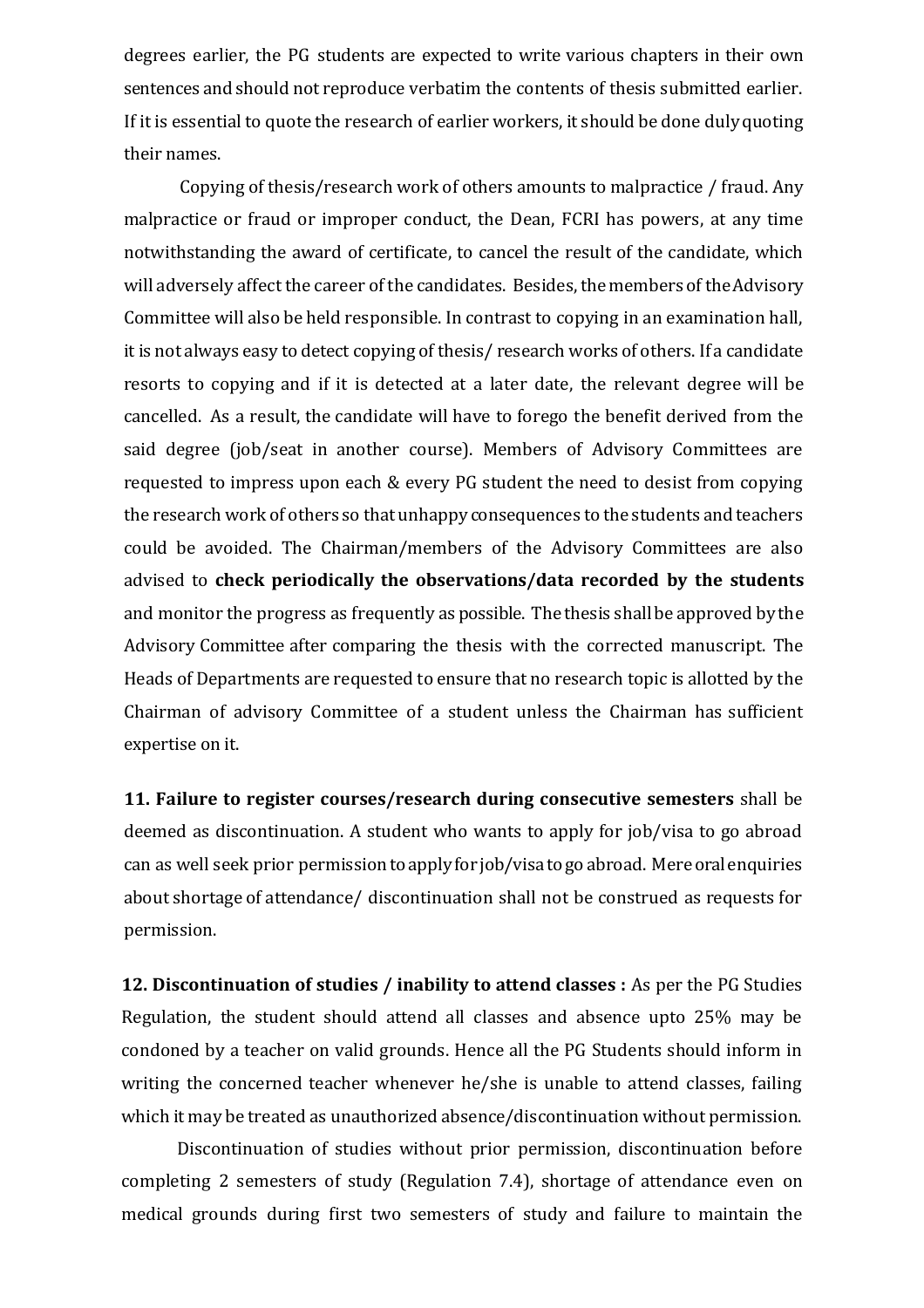prescribed GPA/OGPA shall lead tocancellation of admission.

**13. Tours to Monitor PG Student Research:** Sometimes tour proposals of the Chairpersons of the Advisory Committee to monitor the progress of student research are being received. Inthis regard, itis hereby informed that such tour programmeshave to be sent to the authorities who are competent to sanction the other tour programmes of the concerned teacher/scientist. All proposals involving financial commitment should be routed through the concerned / Head of the Office who will indicate the availability of budget provision under the relevant Head of Account.

**14. Payment of TA/DAto ExternalMembers oftheAdvisoryCommittee:**Sometimes Scientists of other organizations are included in the advisory committee of PG students. In this regard, proposal for payment of TA/DA to external members are being sent to the Institute. Henceforth the Dean is authorized to pay the TA / DA to the external members of the Advisory committee of the PG students as per the eligibility*.*  They may be requested to travel only by train. However, if necessary proposal for sanction of air fare may be sent to the institute for consideration / approval of the Dean.

**15. Payment of TA/DA to External Examiners:** External Examiners coming from outside the state may be paid TA/DA at the rates that are applicable to the University teachers / Officials when they perform journeys outside the state.

**16. Processing of results**: M.Sc. students whose thesis was approved by the examiners should satisfactorily complete thesis Viva – voce and submit bound copies of thesis in the Department / library and submit relevant certificate to the Institute within 6 months from the date of issue of orders by the University, failing which the admission shall be deemed as cancelled.

**17. Extra Copies of PG forms no. 4, 5, 7, 8 & thesis etc**. **to be retained in Department:** In order to avoid inconvenience to the students, if the result of qualifying examination thesis & viva reports are delayed / missing in transit, the Heads of the Departments are requested to keep one copy of these in the files of the students concerned so that they can be of use in case of exigencies. In this regard, student may be advised to submit one extra copy of thesis, which can be of use in case of necessity.

#### **18. Guidelines to prevent unethical practices in publication on articles, etc.**

i. For all the research papers prepared on the basis of student research, the authorship should be in the order of student, chairman, co-chairman and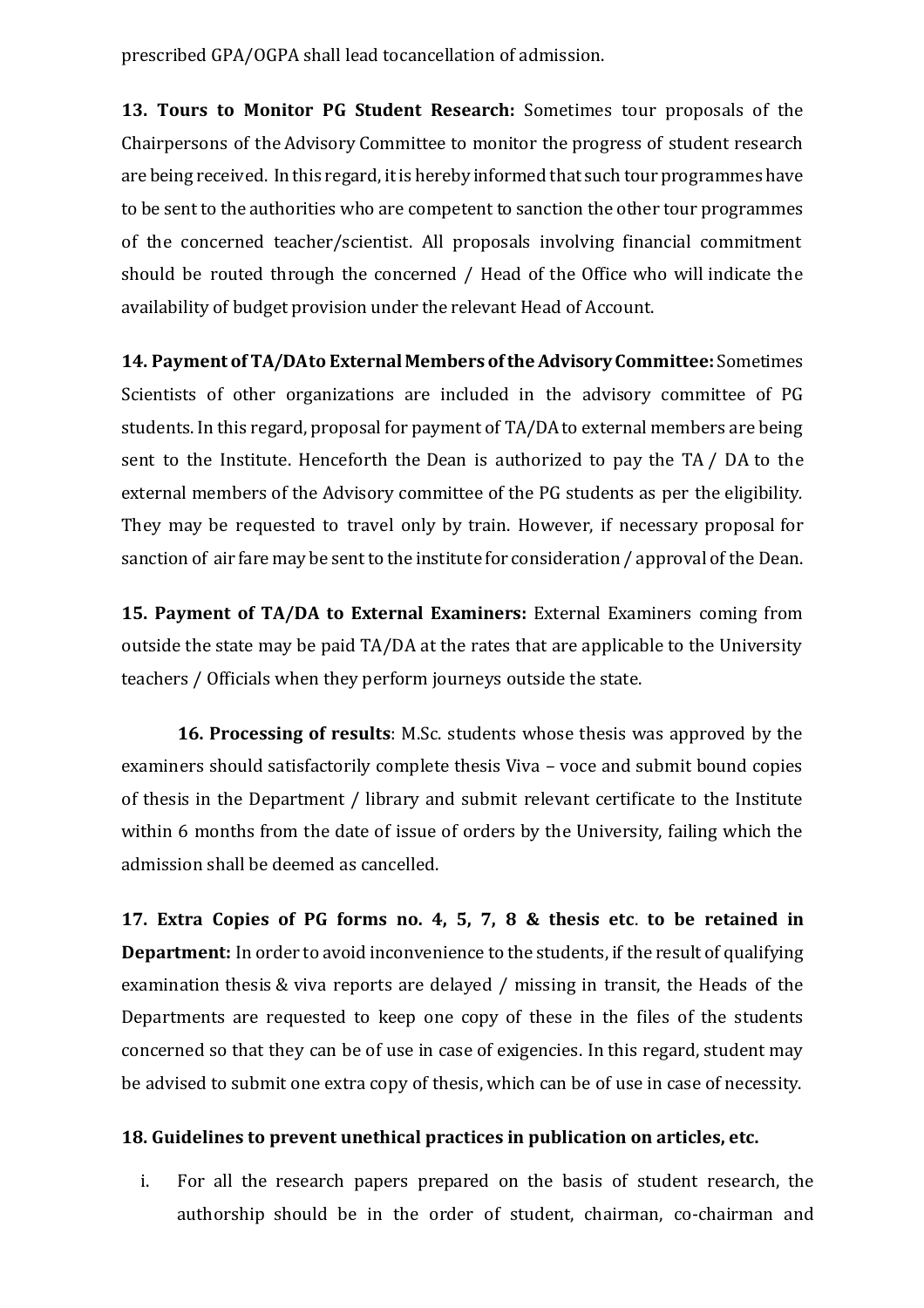members of advisory committee who have put in considerable efforts in the research work.

- ii. The first author should certify that due weightage was given to all those who contributed for the research work and also clearly indicate the source of material for the research article/ publication i.e student research/scheme work etc. and the period of conductof suchresearch work. If any part / whole of the article / paper / manual of others is used by the students /staff, acknowledgement should invariably be made with regard to its original author to give a kind of gratification tohim/her.
- iii. All the research papers (along with one extra copy) should be routed through the Head of the Department /Scheme where the work was carried out. The Heads of Departments shall maintain a record of all extra copies so received. TheHeads of the Departments shall forward the articles to the concerned authorities, after recording the following details in a "Register of Publications" which shall be shown to the superior officers during their visit / office inspection.
	- **1** Date of Dispatch
	- **2** Title of the article / Bulletin.
	- **3** Names of Authors
	- **4** Source of material for publication

All the concerned teachers/students are requested to strictly adhere to the above instructions.